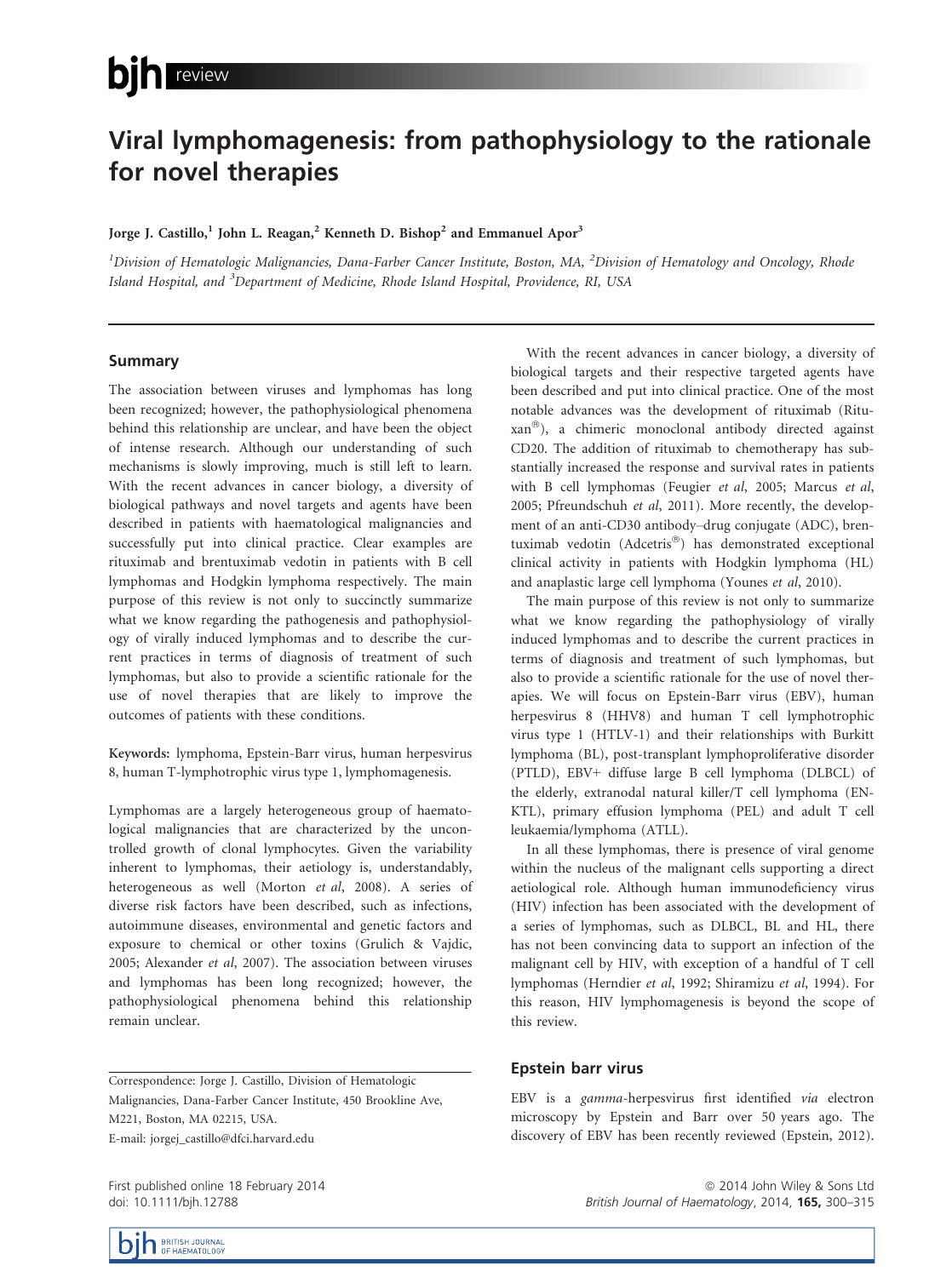Overall, EBV infects 90–95% of people worldwide. The virus gains entry into humans typically at a young age and persists throughout the person's lifetime. Humans serve as the only known reservoir for EBV and transmission occurs from host to host via saliva.

#### EBV lymphomagenesis (Fig 1)

Infection occurs first within orophrayngeal epithelial cells (Sixbey et al, 1984), where the IgA:EBV complex docks at the IgA receptor and gains cellular entry. Circulating B cells that come in proximity to infected epithelial cells then become infected via viral attachment to CD21 followed by entry into the nucleus (Nemerow et al, 1985). Here, the viral genome circularizes and begins to express EBV nuclear antigen leader protein (EBNA-LP) and EBNA-2. Approximately 24–48 h later, additional EBNAs and latent membrane proteins (LMPs) are produced, leading to cell growth and transformation, and suppression of apoptosis through increase in BCL2 expression. Full expression of all EBV proteins transforms the naïve B cell into an activated lymphoblast. Circulating cytotoxic T-lymphocytes (CTLs) recognize EBNA-3A, 3B, 3C and LMP2, eradicating most activated lymphoblasts. In order to survive, the virus adapts and decreases viral protein expression, avoiding immunosurveillance. Further increase in LMP2 drives EBV into latency (Thompson & Kurzrock, 2004). EBV-infected lymphoblasts continue to differentiate within the germinal centre into memory B cells, the reservoir of EBV infection (Gratama et al, 1988; Karajannis et al, 1997). Throughout the course of latent infection, EBV expresses nuclear antigens, membrane proteins, small non-coding RNAs and cell transcripts that further contribute to viral genomic maintenance and evasion of host immunosurveillance.

The mechanism by which EBV infects T cells is unknown secondary to T cell surface expression of CD21. In T cell lymphoma cases like ENKTL, where EBV expression is 100% (Li et al, 2013), there is little to no detectable expression of CD21 on the T cell surface (Braun et al, 1998). Other potential mechanisms for EBV infection of T cells include cellular entry when coupled to IgG as well as direct cell-to-cell contact of T cells with infected B cells (Imai et al, 1998). CTLs are activated by the host immune system following initial EBV B cell infection, lymphoblast transformation, and EBVderived proteins expression. CTLs then target infected B cells for elimination. The direct cell-to-cell contact and subsequent lysis releases virus, which may infect CTLs and natural killer (NK)-cells nearby.

Once infected, lymphomagenesis is dependent on expression of EBV gene products that may inhibit apoptosis and/or promote proliferation via MYC activation or through inhibition of tumour suppressor genes (Hemann et al, 2005). There are three different latency patterns in EBV-related malignant disorders and EBV-derived cell lines, recognized as latency patterns I, II and III. More profound immunosuppression and reliance on EBV for tumour development are associated with higher latency states (Knecht et al, 2001; Vereide & Sugden, 2011). Tumours with latency pattern I, such as endemic BL, are seen in relatively immunocompetent individuals and only partially rely on virally-mediated inhibition of apoptosis while lymphomas with latency pattern III, like PTLD, are seen in immunosuppressed patients and require EBV for inhibition of apoptosis and to drive tumour proliferation. EBV-related proteins expressed in various diseases according to the latency patterns are shown in Table I.

Within the latency patterns, several key gene products have been described as crucial to lymphoma development. In



Fig 1. Schematic representation of the lymphomagenetic role of the Epstein-Barr virus. EBV, Epstein-Barr virus.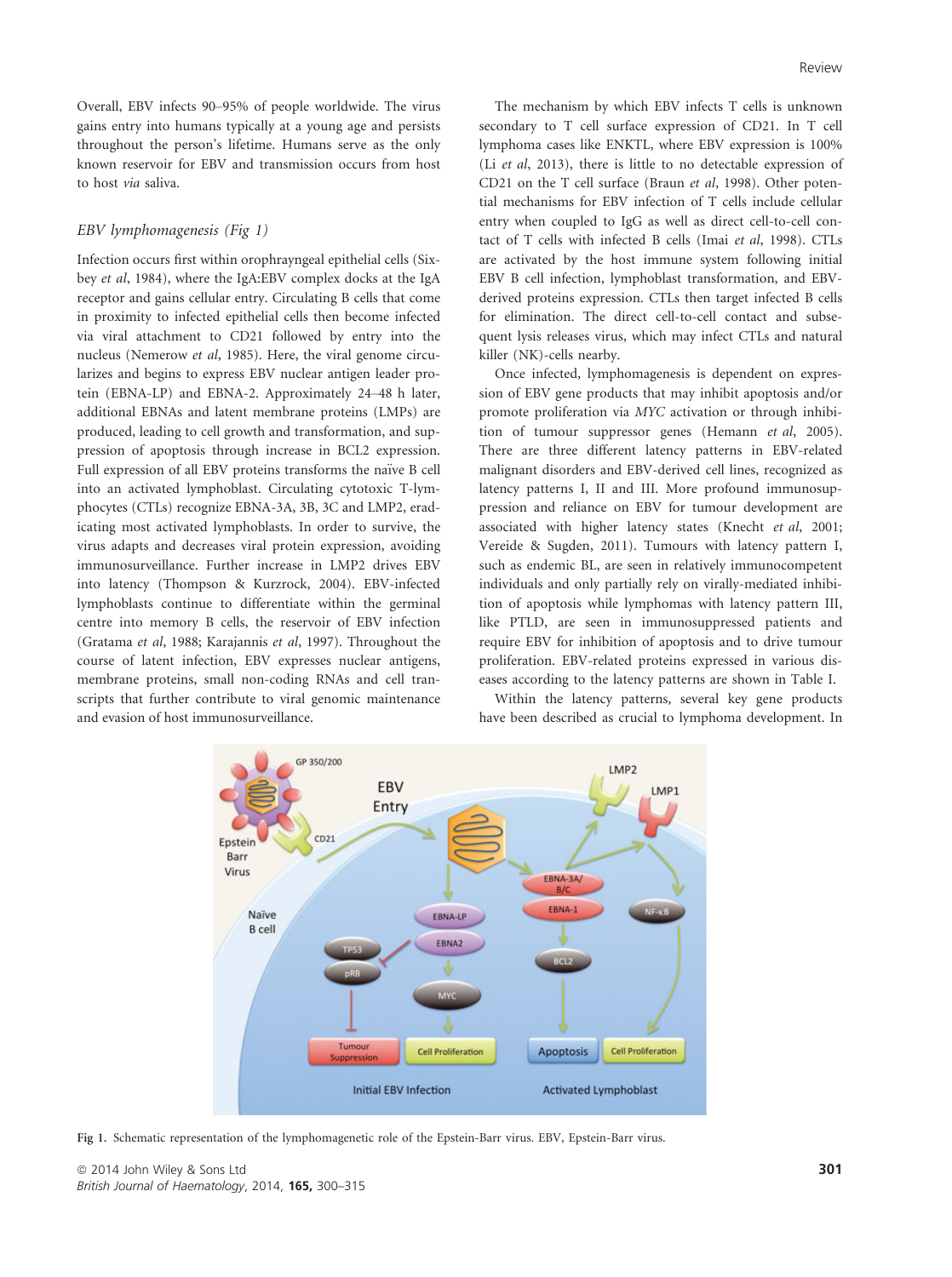latency pattern I, EBV gene expression is primarily in the form of EBNA1 and LMP2A. EBNA1 expression leads to up regulation of microRNA, which impairs B cell differentiation (Leucci et al, 2010). Meanwhile, LMP2A augments MYCinduced proliferation (Fish et al, 2013) and protects B cells with MYC overexpression from apoptosis (Bultema et al, 2009). In latency pattern II, LMP1 serves as the dominant oncoprotein and is essential for in vitro and in vivo lymphomagenesis (Kaye et al, 1993). LMP1 induces B cell proliferation through tumour necrosis factor receptor signalling (Mosialos et al, 1995) and nuclear factor kappa B (NF- $\kappa$ B) activation (Huen et al, 1995). More importantly for B cell immortalization, LMP1 acts as a viral mimic of CD40 thereby constitutively activating B cells in the absence of T cell signalling (Kilger et al, 1998). EBNA2, seen in latency pattern III, also increases MYC expression (Egle et al, 2004) and decreases apoptosis (Fischer et al, 2007) through downregulation of the BCL2 family protein BIM (BCL2L11) (Clybouw et al, 2005).

# Burkitt lymphoma

BL is an aggressive B cell lymphoma and one of the fastest growing human tumours. The first cases, described by Burkitt in 1957, referred to young children presenting with rapidly expanding tumours of the jaw (Harford, 2012). Epidemiologically, BL can be characterized as endemic (seen in equatorial Africa), sporadic (seen throughout the world) and immunodeficiency-associated (seen in HIV infection) (Leoncini et al, 2008). EBV can be detected in almost 100% of patients with the endemic variant but only in 5–10% of sporadic and 30–40% of immunodeficiency-associated cases. Approximately 70% of all the cases of BL in the world are diagnosed in Sub-Saharan Africa (Harford, 2012). Typically, BL presents with a rapidly expanding mass accompanied by systemic symptoms, such as fever, night sweats and unintentional weight loss. The cell turnover is such that patients frequently develop tumour lysis syndrome (TLS) while undergoing therapy and a portion of patients can experience spontaneous TLS even before therapy is initiated. TLS is

potentially lethal due to electrolyte abnormalities and acute kidney injury and should be managed proactively with intravenous fluids, allopurinol prophylaxis and rasburicase therapy. TLS classification and therapeutic recommendations have been published (Cairo & Bishop, 2004).

Pathologically, tumours present with a monotonous involvement of the lymph node by medium sized lymphocytes in a classic 'starry-sky' pattern (Leoncini et al, 2008). The malignant cells are strongly positive for monotypic surface IgM, CD19 and CD20 and co-expresses CD10 and BCL6 but not CD5 or BCL2. The proliferation rate is approximately 100%. A defining feature of BL in a translocation between the MYC gene and either the IGH gene  $[t(8:14)]$ , seen in 80% of the cases, or the genes for the kappa or lambda light chains  $[t(2;8)$  and  $t(8;22)$  respectively]. BL should be differentiated from immunoblastic DLBCL, double-hit lymphoma and aggressive B cell lymphoma with intermediate features between DLBCL and BL.

Data on prognostic factors are rather scant although sporadic and immunodeficiency-associated BL appear to have worse outcomes than endemic BL (Ferry, 2006). A recent population-based study identified older age, black race and advanced clinical stage as adverse prognostic factors for survival in a cohort of over 2000 patients from the US (Castillo et al, 2013). In HIV+ patients, studies have not satisfactorily proved that the addition of antiretroviral therapy (ART) has improved the outcomes of patients with BL (Lim et al, 2005a). The therapy is based on intensive combination chemotherapy regimens in combination with the anti-CD20 monoclonal antibody, rituximab. Two US population-based studies have demonstrated an improved outcome in patients that correlates with the introduction of rituximab (Castillo et al, 2013; Costa et al, 2013). These studies also showed that patients older than 60 years are less likely to derive benefit from current therapies, probably due to toxicity but also chemoresistance.

Novel therapies: immunoconjugates. Given the expression of CD19 by the malignant cells in BL, there are ongoing clinical trials evaluating anti-CD19 therapy. SGN-19A is an ADC linking a humanized anti-CD19 monoclonal antibody and

| Latency<br>pattern | EBV-associated proteins      |                |                           |                                                                               |
|--------------------|------------------------------|----------------|---------------------------|-------------------------------------------------------------------------------|
|                    | EBNA1/<br>LMP <sub>2</sub> A | LMPI/<br>LMP2B | EBNA2/3A/<br>3B/<br>3C/LP | Lymphoma                                                                      |
|                    | $^+$                         |                |                           | Burkitt lymphoma                                                              |
| $\mathbf{H}$       | $^+$                         | $^+$           |                           | Hodgkin lymphoma, extranodal NK/T<br>cell lymphoma, primary effusion lymphoma |
| III                | $^+$                         | $^+$           | $^+$                      | PTLD, AIDS-related lymphoma, EBV+<br>DLBCL of the elderly                     |

Table I. EBV-related proteins expressed in various diseases according to the latency patterns.

DLBCL, diffuse large B cell lymphoma; EBNA, EBV nuclear antigen; EBV, Epstein-Barr virus; LMP, latent membrane protein; NK, natural killer; PTLD, post-transplant lymphoproliferative disorder.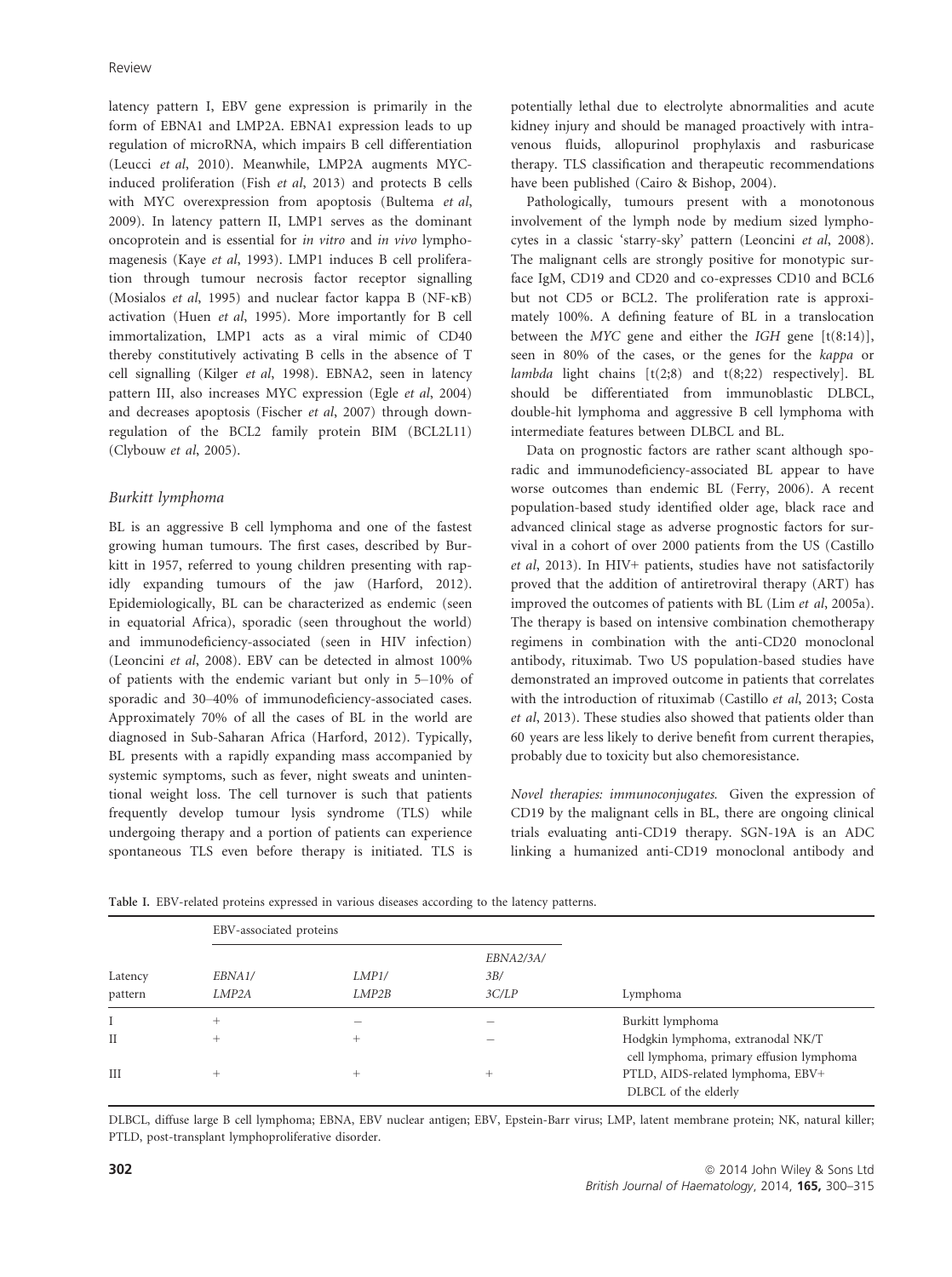auristatin, a potent anti-tubule chemotherapy agent. A preclinical study showed internalization and trafficking of SGN-19A through the endosomal-lysosomal pathway with potent in vitro cytotoxic activity against BL cell lines (Law et al, 2011). Additionally, in mouse xenograft models, SGN-19A induced tumour regression and prolonged survival in treated mice at levels below its maximum tolerated dose. A phase I safety prospective clinical trial is ongoing in patients with relapsed lymphomas, including BL (NCT01786135). This open-label, dose escalation study aims to accrue 120 patients 12 years of age or older who have not undergone allogeneic haematopoietic stem cell transplantation (HSCT).

Blinatumomab is a bi-specific T cell engager (BiTe) monoclonal antibody with two variable regions, one targeting CD3 and one targeting CD19, which induces an effector and cytotoxic  $CD3^+$  T cell response against the  $CD19^+$  malignant B cells (Bassan, 2012). Preclinically, blinatumomab has been shown to induce 50% killing of B cell lines at doses as small as  $10<sup>1</sup>$  pg/ml while rituximab induced 20% cell killing at doses of  $10^3$  pg/ml. Blinatumomab has already shown efficacy in patients with relapsed/refractory acute lymphoblastic leukaemia (ALL), a disease as aggressive as BL (Topp et al, 2012). In this study on 21 patients with persistent or relapsed minimal residual disease (MRD)+ B cell ALL, blinatumomab induced MRD responses in 80% of the patients within four cycles of therapy. Additionally, the haematological relapsefree survival (RFS) was 33 months; historically, the haematological RFS in this population is 2.5 months (Raff et al, 2007). A phase I safety study has completed accrual of 76 patients 18 years of age or older with relapsed lymphoma (NCT00274742).

BL cells also express CD22, a transmembrane glycoprotein that plays a role in cellular adhesion and regulation of B cell homing and activation, and is internalized when bound to antibody (Carnahan et al, 2003). The immunoconjugate inotuzumab ozogamicin combines a humanized anti-CD22 monoclonal antibody with calicheamicin, a potent antitumour antibiotic that binds DNA and causes double-strand breaks resulting in apoptosis (DiJoseph et al, 2004). Preclinical studies showed that inotuzumab ozogamicin caused regression of tumours and prolonged survival in Burkittbearing mice. Two prospective phase I studies evaluating inotuzumab ozogamicin either alone (Advani et al, 2010) or in combination with rituximab (Fayad et al, 2013) in patients with relapsed/refractory B cell lymphoma have been published; however, no BL patients appeared to have been included.

#### Post-transplant lymphoproliferative disorders

PTLD are lymphoid or plasmacytic proliferations seen in recipients of solid organs, and bone marrow transplantation or HSCT undergoing immunosuppression. The frequency of PTLD varies according to the allograft, as follows: renal (<1%), allogeneic HSCT (c. 1%), hepatic and cardiac (1–2%) and heart-lung, lung and intestinal (5%) (Swerdlow et al, 2008). The majority of PTLD is EBV-induced  $(c. 70%)$  and more likely to occur within a year after transplant. The remaining 30%, not associated with EBV, are more likely to be of T cell origin and occur later after transplant (c. 5 years). The clinical presentation includes constitutional symptoms, fever, lymphadenopathy and organ-specific dysfunction.

Pathologically, PTLD can be categorized as polymorphic, monomorphic and HL-type (Swerdlow et al, 2008). Polymorphic PTLD are composed of immunoblasts, plasma cells, occasional Reed Sternberg (RS)-like cells and small and medium-sized lymphocytes, and it is most common in children. The malignant cells express CD20 and the RS-like cells CD30. EBER by in situ hybridization is detected in most cases. Monomorphic and HL-type PTLD meet criteria for specific B cell and T cell lymphomas seen in immunocompetent patients, such as HL, DLBCL, BL or peripheral T cell lymphoma (PTCL).

A recent multi-centre retrospective study in 80 patients with PTLD showed an improvement in outcome in patients receiving rituximab as part of their therapy with a 3-year survival of 73% vs. 33% in patients who did not receive rituximab (Evens et al, 2010). In this study, central nervous system (CNS) involvement, bone marrow involvement and hypoalbuminaemia were associated with worse outcomes. The initial treatment in most cases entails stopping immunosuppresants, which has been associated with durable responses in 5–30% of the patients. There is no standard therapy for PTLD, and current approaches include rituximab, rituximab-containing chemotherapy regimens, surgery and/or radiation therapy.

Novel therapies: cellular therapy and antiviral agents. The first successful trials for the treatment of EBV+ lymphomas incorporated the use of adoptive cellular immunotherapy either through donor lymphocyte infusions or by administration of EBV-specific cytotoxic T-lymphocytes (CTLs) generated from EBV-transformed lymphoblastoid cell lines (Heslop et al, 2010; Doubrovina et al, 2012). EBV-specific CTLs have been utilized in cases of PTLD with response rates of 80% and as prophylaxis in patients at high risk for PTLD with response rates of 100%. Thus far, EBV-specific CTLs are most successful in PTLD following HSCT but are considerably less effective post-solid organ transplantation (SOT), probably because of lack of persistence (Comoli et al, 2002; Haque et al, 2002; Savoldo et al, 2006). Other issues with the widespread use of EBV-specific CTLs are the 2–3-month preparation time and the specialized facilities required for generation. In order to create an 'off-the-shelf' product, one previous phase II study created a bank of partially human leucocyte antigen (HLA)-matched allogeneic EBV-specific CTLs for rapid administration to patients with PTLD secondary to haematopoietic and SOT. Response rates of 52% at 6 months post-infusion are encouraging for future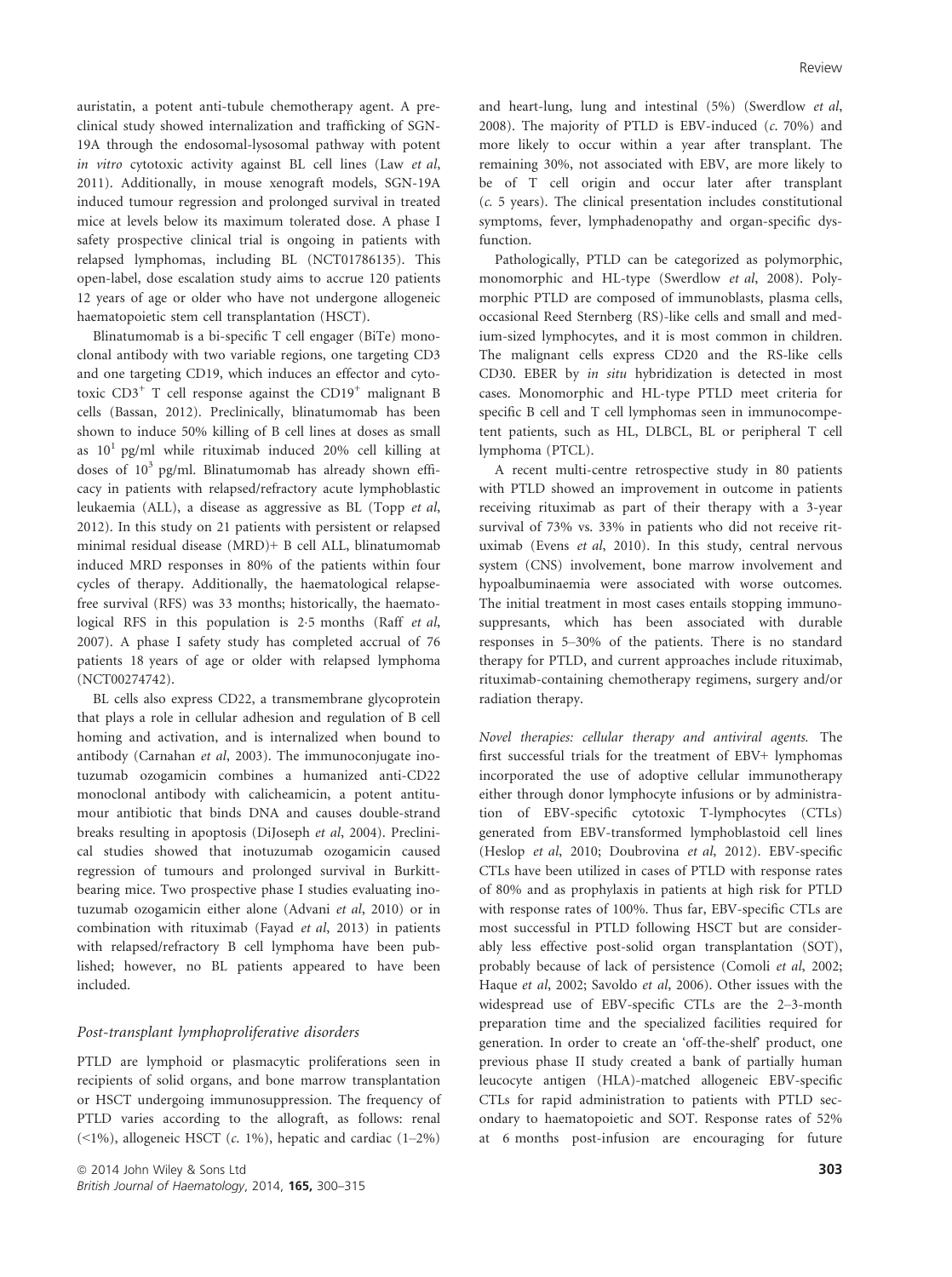applications (Haque et al, 2007). More recently, trials that administer third-party allogeneic and autologous CTLs directed against LMP1 and 2 (NCT01956084, NCT00368082, NCT01636388) as well as LMP1/2, BARF and EBNA1, so called GRALE T cells, (NCT01555892) in patients with refractory EBV+ lymphomas, have been opened.

Chimeric antigen receptor (CAR) modified T cells show durable activity in refractory B cell malignancies (Porter et al, 2011; Kochenderfer et al, 2013) and may provide an answer to the in vivo expansion drawback of EBV-specific CTLs. One current clinical trial examines autologous EBVspecific CAR T cells with a CD30 target in patients unfit for standard lymphoma therapies or with relapsed or refractory lymphoma (NCT01192464). Potential future clinical trials may exploit EBV gene expression in latency pattern II and III as targets for CAR T cells.

Antiviral agents have been less successful because of the relative quiescent nature of the virus outside of the lytic phase. Increased viral activity results in elevated thymidine kinase levels and allows antivirals to exert their effects through inhibition of viral DNA replication. Arginine butyrate has been previously shown to up-regulate thymidine kinase activity and activate the virus, thereby increasing the susceptibility to antiviral medications. The results of a phase I/II trial of arginine butyrate with ganciclovir in 15 patients with refractory EBV+ lymphoid malignancies have been published (Perrine et al, 2007). From the six PTLD patients included in this study, two experienced complete response (CR) and three achieved partial response (PR), for an overall response rate (ORR) of 83%. The most common adverse events associated with therapy were nausea and headache. A study combining bortezomib and ganciclovir for EBV+ lymphomas has recently been terminated (NCT00093704).

# EBV+ DLBCL of the elderly

EBV+ DLBCL of the elderly is a rare lymphoma recently included as a provisional entity in the World Health Organization (WHO) classification (Nakamura et al, 2008). Diagnostic criteria include presence of EBV+ DLBCL in patients over 50 years of age with no underlying immunodeficiency. The overall incidence of EBV+ DLBCL of the elderly is variable; studies from Asia and Central/South America report an incidence of 5–14% (Oyama et al, 2007; Park et al, 2007; Beltran et al, 2011a; Hofscheier et al, 2011). European and North American studies have noted lower incidences of 1– 3%, suggesting some genetic or environmental predisposition (Gibson & Hsi, 2009; Hoeller et al, 2010; Hofscheier et al, 2011). EBV+ DLCL of the elderly is typically seen in individuals in their early 70s (Oyama et al, 2007; Park et al, 2007; Beltran et al, 2011a). On presentation, half of the patients present with advanced clinical stage and have more aggressive disease based on worse performance status, increased frequency of B symptoms, and elevated lactate dehydrogenase (LDH).

Two pathological subtypes of EBV+ DLBCL of the elderly have been described. The monomorphic subtype has centroblastic or immunoblastic morphology, with frequent mitoses, and usually associated with necrosis. The polymorphic subtype shows large neoplastic cells with immunoblastic morphology admixed with variable amounts of small lymphocytes and histiocytes (Ok et al, 2013). Most cases depict large RS-like cells that can compromise the predominant cellular population. Cells stain for CD45 and B cell markers CD19, CD20, CD79s and PAX5. Typically, a non-germinal centre phenotype is seen (CD10-, BCL6-, MUM1+) (Park et al, 2007; Beltran et al, 2011a). CD30 expression has been documented in 50–90% of RS-like cells (Hoeller et al, 2010; Beltran et al, 2011a; Montes-Moreno et al, 2012). Cellular proliferation is high with Ki-67 expression in 70–80% of the cells. Greater than 90% of cases are positive for EBV LMP1 and 15–30% express EBNA-2 suggesting an EBV latency type III. EBV can be detected by in situ hybridization techniques for EBV-encoded RNA (EBER). Although no clear cut-off point for positivity has been established, previous studies have defined EBER positivity as presence in  $>20-50\%$  of tumour cells (Oyama et al, 2007; Park et al, 2007; Beltran et al, 2011a). The diagnosis of EBV+ DLBCL involves the exclusion of non-malignant processes, such as chronic EBV infection or medications like methotrexate. The differential diagnosis includes PTLD, plasmablastic lymphoma (PBL), primary effusion lymphoma (PEL), DLBCL associated with chronic inflammation and EBV+ HL, among others (Ok et al, 2013).

Based on large randomized studies, the combination of rituximab and chemotherapy has become the standard of care for patients with DLBCL (Feugier et al, 2005; Pfreundschuh et al, 2011). However, these trials did not take into account EBV status. No randomized studies have been done specifically in EBV+ DLBCL patients. Most retrospective data, however, have reported the use of non-rituximabcontaining regimens, with complete remission rates ranging between 30% and 60%, which appear lower than in EBVnegative DLBCL (Oyama et al, 2007; Park et al, 2007; Beltran et al, 2011a). Data on the addition of rituximab to anthracycline-containing regimens is considerably more sparse although CR rates appear higher at 60–70% (Hoeller et al, 2010; Beltran et al, 2011a; Marques et al, 2012).

Novel therapies: proteasome inhibitors and anti-CD30 ADC. EBV+ DLBCL of the elderly is associated with increased activity of the canonical and non-canonical  $NF$ - $\kappa$ B pathways (Montes-Moreno et al, 2012). NF-KB activation, demonstrated by nuclear staining of p150/p50 and p105/p52, was seen in 79% and 74% of the malignant cells respectively. This frequency was significantly higher than in EBV-negative DLBCL controls. The proteasome inhibitor bortezomib (Velcade $^{\circledR}$ ) blocks NF- $\kappa$ B activation and has been shown to induce caspases 8- and 9-mediated apoptosis in EBVtransformed cells in vitro and in vivo (Zou et al, 2007).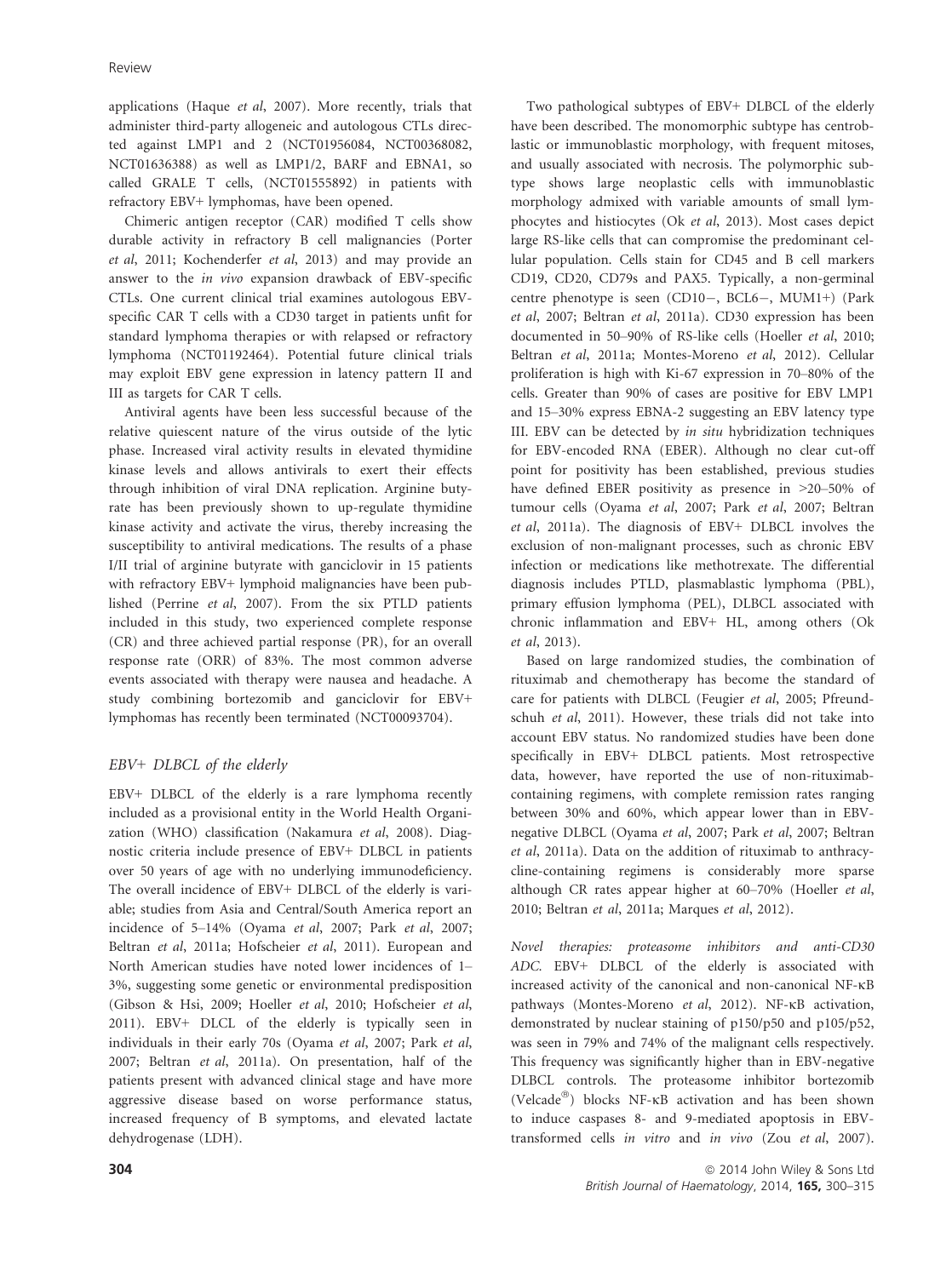Bortezomib reduced the levels of the p50 component of the canonical pathway and also the p52 component of the noncanonical pathway, which is induced by LMP1. Interestingly, bortezomib seemed to be more effective at cell killing in EBV+ B cells with type III latency pattern than those with type I latency. Finally, bortezomib prolonged the survival of mice inoculated with EBV-transformed cells.

Given the expression of CD30 in the RS-like cells prevalent in EBV+ DLBCL, brentuximab vedotin is a potential future treatment option. Results from a recent retrospective study showed not only that the expression of CD30 was higher in EBV+ than EBV-negative DLBCL but CD30 expression was associated with lower 5-year overall survival (OS) rates (Young et al, 2013). A clinical trial evaluating the efficacy of the combination of brentuximab vedotin and rituximab for the frontline therapy in patients with CD30<sup>+</sup> and/or EBV+ lymphoma is ongoing (NCT01805037).

#### Extranodal NK/T cell lymphoma

ENKTL was classified as a distinct entity in 1997 (Harris et al, 1999), and recognized by its aggressive nature, involvement of the upper airway, and positivity for neural cell adhesion molecule (NCAM, CD56) (Kern et al, 1992). ENKTL is most common in Asia, Central America and South America, where it accounts for up to 10% of all lymphomas (Ai et al, 2012). ENKTL has a male predominance with a median age at diagnosis in the early 50s (Cheung et al, 2002; Wu et al, 2008). Patients with ENKTL present with nasal congestion, fever, purulent or bloody nasal discharge and headache secondary to a destructive mass typically seen in the nasal cavity. ENKTL, however, can present elsewhere in the upper aerodigestive tract (UADT). ENKTL may also present outside of the UADT, such as skin, testes, and gastrointestinal tract. UADT ENKTL tends to remain locoregional while non-UADT tends to present and disseminate to distant areas (Kwong, 2011).

Histologically, there is diffuse involvement of a variety of small to large abnormal lymphoid cells with irregular nuclei and open chromatin (Kwong et al, 1997). Admixed within malignant cells is an inflammatory background of small lymphocytes, eosinophils, histiocytes and plasma cells. Within the tumour mass, there is necrosis with malignant cells showing angiocentricity. Over 90% of cases are surface CD3 negative but positive for CD2 and cytoplasmic CD3 (Kwong et al, 1997). The NK marker CD56 is expressed in 80% of cases. ENKTL has also a high degree of CD30 expression (70% of cases) (Pongpruttipan et al, 2011). Approximately 50–70% of cases express LMP1 and 40% of cases LMP2A, reflecting an EBV latency type II (Chiang et al, 1997; Pongpruttipan et al, 2011; Kanemitsu et al, 2012). EBER can be detected using in situ hybridization techniques (Chiang et al, 1997). While most ENKTL are of NK origin (>80%), at least 10% of cases are derived from T cells. The differential diagnosis includes PTCL, not otherwise specified (PTCL-NOS),

chronic active EBV infection and aggressive NK-cell leukaemia (ANKL). ENKTL is distinguished from ANKL by the degree of bone marrow or peripheral blood involvement (Takahashi et al, 2011).

Although the International Prognostic Index (IPI) score appears to be prognostic in ENKTL (Cheung et al, 2002; Lee et al, 2006; Wu et al, 2008), approximately 50% of patients have an IPI score  $\leq 1$  (Chim *et al*, 2004). A retrospective review of 262 patients with low IPI scores identified B symptoms, stage III/IV, elevated LDH and regional nodal involvement as adverse factors (Lee et al, 2006). In a subset analysis within the International Peripheral T Cell Lymphoma Project, non-nasal ENKTL had a worse outcome than nasal EN-KTL (Au et al, 2009). Haemophagocytic syndrome carries a dismal prognosis, as survival can be measured in days to weeks (Kwong, 2011). In patients with stage I disease, radiotherapy alone or chemoradiation is recommended. In patients with stage II disease, concurrent chemoradiation with regimens such as DeVIC (dexamethasone, etoposide, ifosfamide and carboplatin), VIPD (etoposide, ifosfamide, cisplatin and dexamethasone) or GELOX (gemcitabine, L-asparaginase and oxaliplatin) is recommended. In advanced disease, studies have explored the use of L-asparaginase-containing protocols. A phase II study treated patients with SMILE (dexamethasone, methotrexate, ifosfamide, L-asparaginase and etoposide) and showed a CR and 5-year OS rate of 56% and 50% respectively (Yamaguchi et al, 2011). In the relapsed setting, L-asparaginase-containing regimens, such as SMILE and AspaMetDex (L-asparaginase, methotrexate and dexamethasone), have been associated with a CR rate of 50– 60% and a median OS of approximately 1 year (Yamaguchi et al, 2008; Jaccard et al, 2011).

Novel therapies: proteasome inhibitors and anti-CD30 ADC. Possibly contributing to the aggressive nature of EN-KTL is the up-regulation of the NF-KB pathway. However, unlike EBV+ DLBCL, where the canonical and non-canonical pathways are activated, only the non-canonical pathway seems to be activated in ENKTL. In a study using samples from 23 patients with previously untreated ENKTL patients, 65% of the samples showed p52 nuclear staining but none of the cases showed nuclear staining for p65 or p50 (Liu et al, 2009). Additionally, p52+ patients experienced significantly lower response rates and worse survival than p52-negative patients. In an in vitro study, low concentrations of bortezomib were effective at inhibiting the growth of ENKTL cell lines and primary cells, with evidence of apoptosis within 6 h of exposure (Shen et al, 2007). Bortezomib has been added to CHOP (cyclophosphamide, doxorubicin, vincristine and prednisone) in a phase I trial in 13 patients with advanced stage PTCL and ENKTL and found to be well tolerated with a 62% CR rate (Lee et al, 2008). One of the three patients with ENKTL experienced CR (33%). More recently, a phase II study evaluated bortezomib-CHOP in 43 patients with PTCL and ENKTL (Kim et al, 2012a). The CR rate in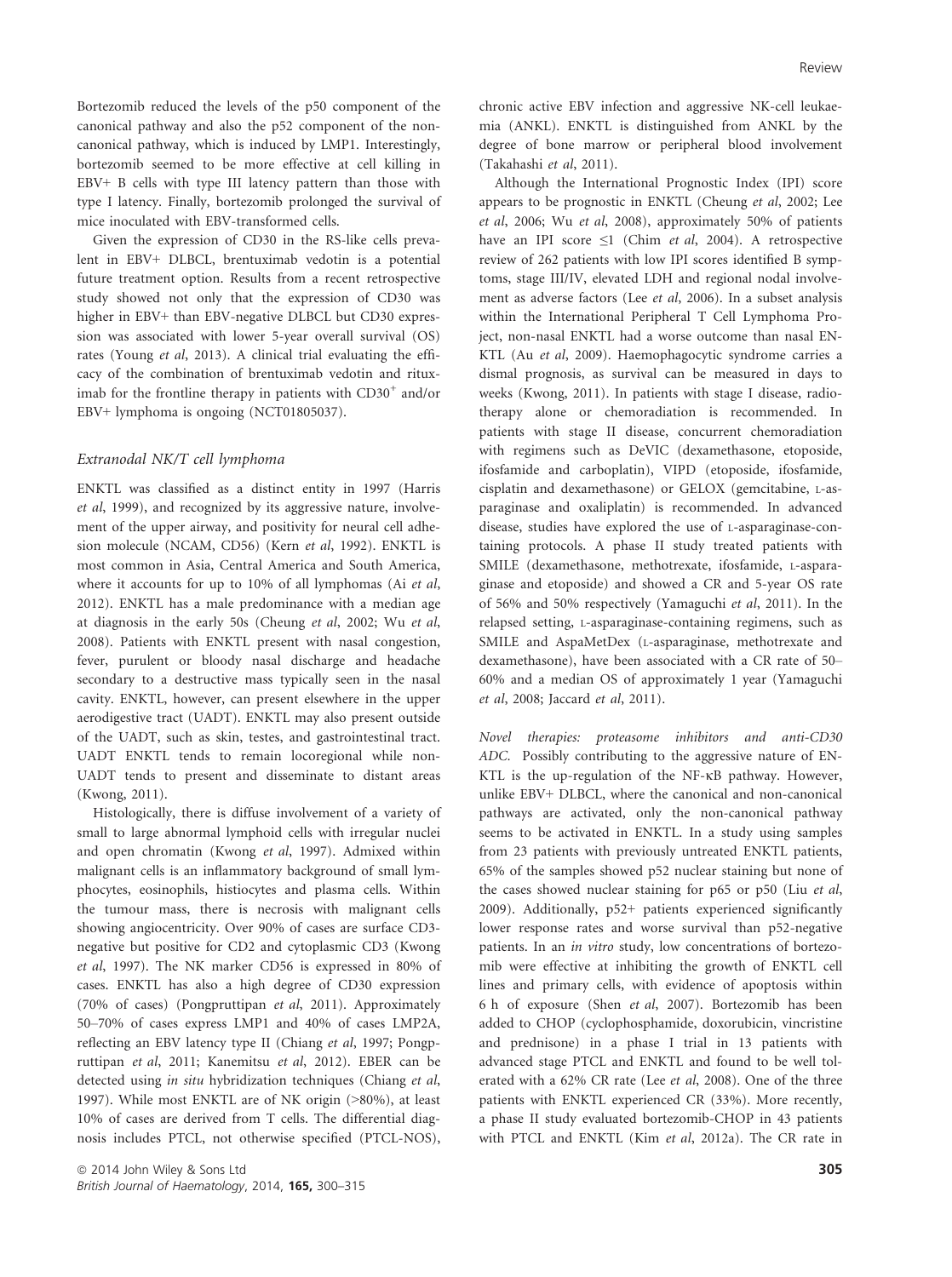#### Review

ENKTL patients  $(n = 10)$  was 30%, which appears lower than the CR rate seen in patients treated with SMILE (56%), although with less toxicity.

CD30 is expressed by the malignant cells in many cases of ENKTL (Kanavaros et al, 2000; Pongpruttipan et al, 2011), which raises the possibility of brentuximab vedotin as a therapeutic option. Additionally, CD30 expression determined by >50% membranous staining might be related with a worse prognosis in ENKTL (Hong et al, 2012). In this retrospective study in untreated patients, CD30<sup>+</sup> ENKLT patients had inferior event-free survival and OS than CD30 negative ENKTL patients. There are currently two ongoing studies evaluating brentuximab vedotin in patients with untreated and relapsed CD30<sup>+</sup> lymphoma, including ENKTL (NCT01805037 and NCT01703949 respectively).

#### Human herpesvirus 8

Human herpesvirus 8 (HHV-8), also known as Kaposi sarcoma-associated herpesvirus, is a gamma-herpesvirus identified in 1994 in patients with Kaposi sarcoma (Chang et al, 1994). Multiple subtypes of HHV-8 have been identified, each with different geographic predilections (Dukers & Rezza, 2003). Transmission of the virus occurs via blood products and sexual contact, and is hypothesized to be transmissible via saliva though this has not been fully established. Vertical transmission, however, is not commonly seen. HHV-8 has been associated with the development of primary effusion lymphoma (PEL), a rare lymphoma typically seen in patients infected with HIV.

#### HHV8 lymphomagenesis (Fig 2)

The actual mechanism of HHV-8 oncogenesis is an active field of study, and a number of cell signalling factors and cell cycle determinants have been implicated. FLICE-inhibitory protein (v-FLIP) K13 has been demonstrated to activate both classical and alternative  $NF-\kappa B$  pathways and has also been proposed to block Fas-activated caspase activation (Chugh et al, 2005). v-FLIP has also been shown to down-regulate CD19 and drive expression of the proliferative cytokine RANTES/CCL5 (Punj et al, 2012). These changes collectively result in constitutive cell cycle activation and anti-apoptotic mechanisms that drive uninhibited PEL-cell growth. Production of CCL5 may also contribute to the paracrine-driven growth of cells adjacent to the transformed lymphocytes (Matta & Chaudhary, 2004; Punj et al, 2012). Signal Transducer and Activator of Transcription-3 (STAT3) has been found to be constitutively active in PEL cells, resulting in deregulated survivin expression (Aoki et al, 2003). Survivin is an inhibitor of apoptosis protein (IAP) known to play a central role in tumourigenesis in multiple cancers, and its expression has been shown to de-regulate many cell signalling pathways including the PI3k/AKT, mTOR, MAP kinase, EGFR and VEGF pathways (Kanwar et al, 2013). Members of the latency-associated nuclear antigen (LANA) family are believed to play multiple roles in PEL tumourigenesis. LANA1 facilitates the propagation of HHV-8 episomes to PEL daughter cells via chromosomal tethering (Ballestas et al, 1999) as well as inhibition of p53 (TP53) resulting in impaired tumour suppression (Friborg et al, 1999). LANA2 has been shown to regulate survivin expression (Marcos-Villar et al, 2009). v-Cyclin is a cyclin D homolog that is upregulated in HHV-8-infected cells. It has been shown to drive persistent cyclin-dependent kinase (CDK) activation and thus activate cell cycle progression independent of inhibition by  $p16^{Ink4a}$  (CDKN2A),  $p21^{Cip1}$  (CDKN1A) and  $p27^{Kip1}$ (CDKN1B) (Swanton et al, 1997). KSbcl-2 is a viral BCL2 homolog with sequence homology to BHRF1 (EBV) and ORF16 (Herpesvirus saimiri) that has been proposed to confer constitutive cell cycle activation in HHV-8 as well (Cheng et al, 1997).

# Primary effusion lymphoma

PEL is a rare non-Hodgkin lymphoma subtype that occurs most frequently in HIV+ patients (Cesarman et al, 1995) but has also been reported in post-transplant patients and the elderly (Jones et al, 1998; Dotti et al, 1999; Klepfish et al, 2001). PEL has been reported to account for 1–4% of HIVassociated lymphomas (Mbulaiteye et al, 2002; Simonelli et al, 2003; Chen et al, 2007). WHO criteria require HHV-8 infection for diagnosis of PEL (Said & Cesarman, 2008). PEL most commonly presents with symptoms of fluid accumulation in one or more body cavities. Patients usually present with B symptoms and signs corresponding to the body cavity involved (i.e. cardiac tamponade, shortness of breath, abdominal distention or scrotal swelling). PEL was initially believed to be a liquid-phase tumour, but more recent reports have demonstrated lymphomas with similar characteristics and HHV-8 viral proteins in solid organs, which have been termed extra-cavitary or solid PEL (Kim et al, 2012b).

The malignant cell population in PEL is of B-lymphocyte lineage with immunoblastic or plasmablastic appearance. The cells typically express CD45, CD30, CD38 and CD138, but are commonly negative for CD19, CD20, or CD79a. The nuclei of the malignant cells should stain positive for HHV-8-associated latent proteins. BL and DLBCL may present as a lymphomatous effusion in HIV-negative and HIV+ patients, but can be distinguished by the absence of HHV-8 makers, which is not associated with PEL (Chen et al, 2007). Both BL and DLBCL malignant cells are also CD20<sup>+</sup>. However, there seems to be a subset of PEL cases that expresses CD20 (Castillo et al, 2012).

Prognosis in PEL is generally poor, with median survival times of 6–9 months (Simonelli et al, 2003; Boulanger et al, 2005; Castillo et al, 2012). Data on prognostic factors are scant. A study including 28 HIV+ patients identified a poor performance status and no ART prior to PEL diagnosis as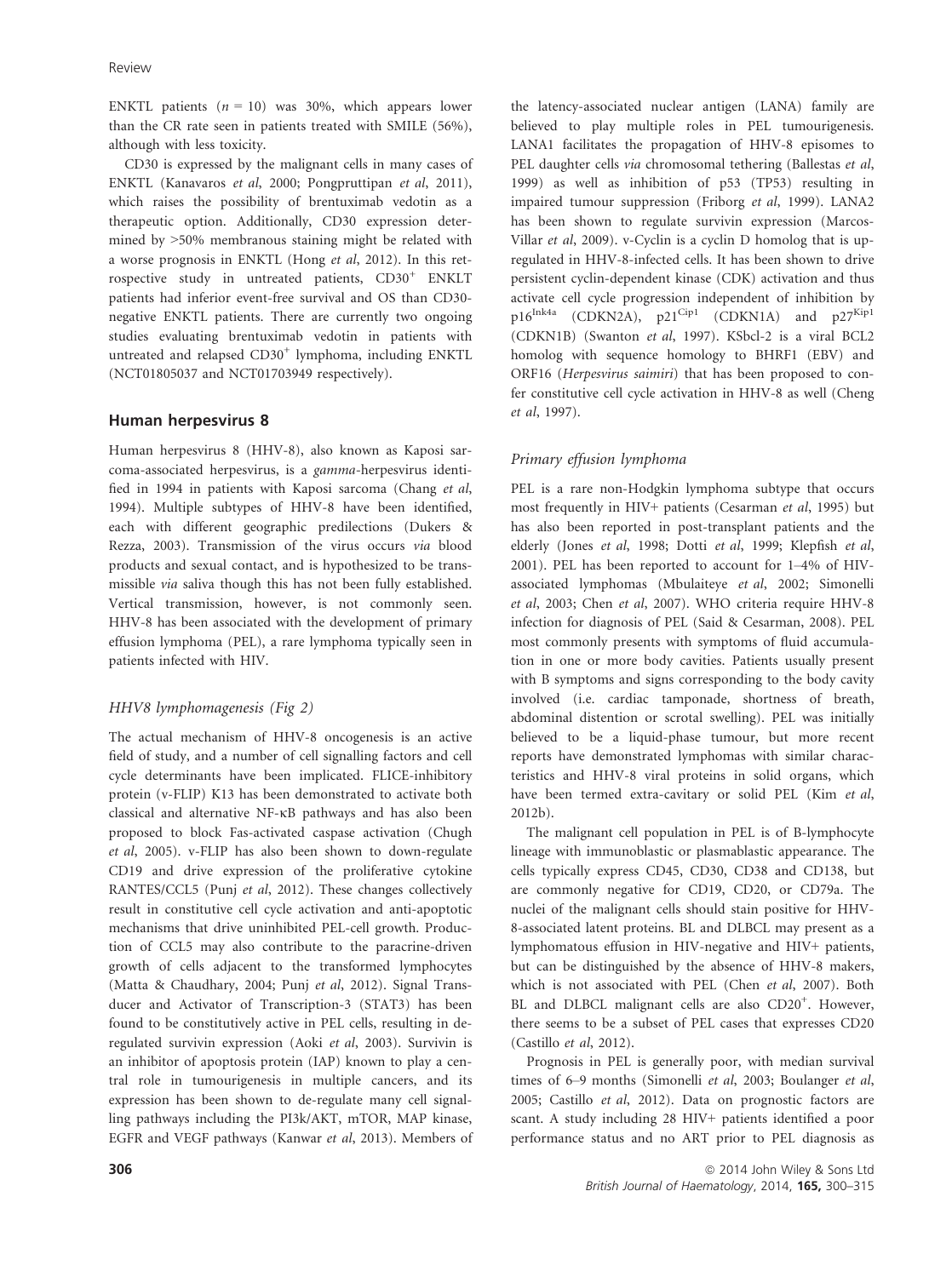

Fig 2. Schematic representation of the lymphomagenetic role of the human Herpesvirus 8. HHV-8, Herpesvirus 8; BCR, B cell receptor; PI3K, phosphatidylinositide 3-kinase; IKKs, IKB kinases.

adverse factors (Boulanger et al, 2005). A recent systematic review of the literature showed that outcomes were worse in patients with a higher number of body cavities involved (Castillo et al, 2012). There have been no prospective studies to validate one chemotherapy regimen over another in patients with PEL. Furthermore, most retrospective studies are small and heterogeneous. One study reported complete remission in 42% of patients with PEL who both had and had not received previous ART, using CHOP. Another retrospective series reported a 50% CR rate with a 39% 1-year OS rate in patients who received chemotherapy of any type concurrently with ART (Boulanger et al, 2005). Current guidelines recommend the use of regimens such as CHOP, infusional etoposide, prednisone, vincristine, cyclophosphamide and doxorubicin (EPOCH) or cyclophosphamide, doxorubicin and etoposide (CDE) .

Novel therapies: proteasome inhibitors, monoclonal antibodies and histone deacetylase inhibitors. There are mounting data supporting the killing ability of bortezomib in PEL cells and tumour xenografts. In an in vitro study, bortezomib at low concentrations inhibited the constitutive activation of  $NF-\kappa B$ and also inhibited the growth and induced apoptosis in PEL cell lines (An et al, 2004). More recently, the efficacy of bortezomib has been studied in a xenograft model (Matta & Chaudhary, 2005). Primary PEL cells obtained from a PEL patient were injected in non-obese diabetic severe combined immunodeficiency (NOD/SCID) mice, which developed peritoneal swelling and died from disease 15 d after injection. In this experiment, bortezomib induced higher levels of apoptosis at earlier time points that doxorubicin. In vivo,

 $\degree$  2014 John Wiley & Sons Ltd  $\degree$  307 British Journal of Haematology, 2014, 165, 300–315

bortezomib prolonged the survival on PEL-bearing mice and was superior to doxorubicin. The clinical use of bortezomib in PEL is limited to case reports (Boulanger et al, 2008; Siddiqi & Joyce, 2008).

A recent systematic review showed that 69% and 33% of PEL cases express CD30 and CD20 respectively (Castillo et al, 2012). CD30 expression was also observed in PEL cell lines as well as eight out of nine primary PEL specimens (Bhatt et al, 2013a). In vitro, brentuximab vedotin blocks proliferation, induces G2/M cell cycle arrest and triggers apoptosis in PEL cells. In vivo, brentuximab vedotin prolonged the median survival of PEL-bearing mice. There are few cases reported in the literature on the use of rituximab in CD20<sup>+</sup> PEL with early evidence of success (Perez & Rudoy, 2001; Takao et al, 2004; Lim et al, 2005b). The combination of brentuximab vedotin and rituximab in EBV+ and/or CD30<sup>+</sup> lymphomas, including PEL, is under investigation (NCT01805037).

The potential for use of histone deacetylase (HDAC) inhibitors has been studied in PEL cell lines. Treatment of cultured cells with HDAC inhibitors [sodium butyrate (NaB) or trichostatin A (TSA)] was shown to release LANA from the ORF50 promoter, which was found to stimulate HHV8 lytic reactivation in latently-infected cells (Lu et al, 2006). It has also been demonstrated that early apoptosis and latephase cell death could be induced in PEL cell lines in a dosedependent manner by the HDAC inhibitors romidepsin, vorinostat, or TSA (Niedermeier et al, 2006). More recently, an ex vivo model of PEL has been modelled in NOD/SCID mice. This model was used to demonstrate the benefit of combination therapy with the proteasome inhibitor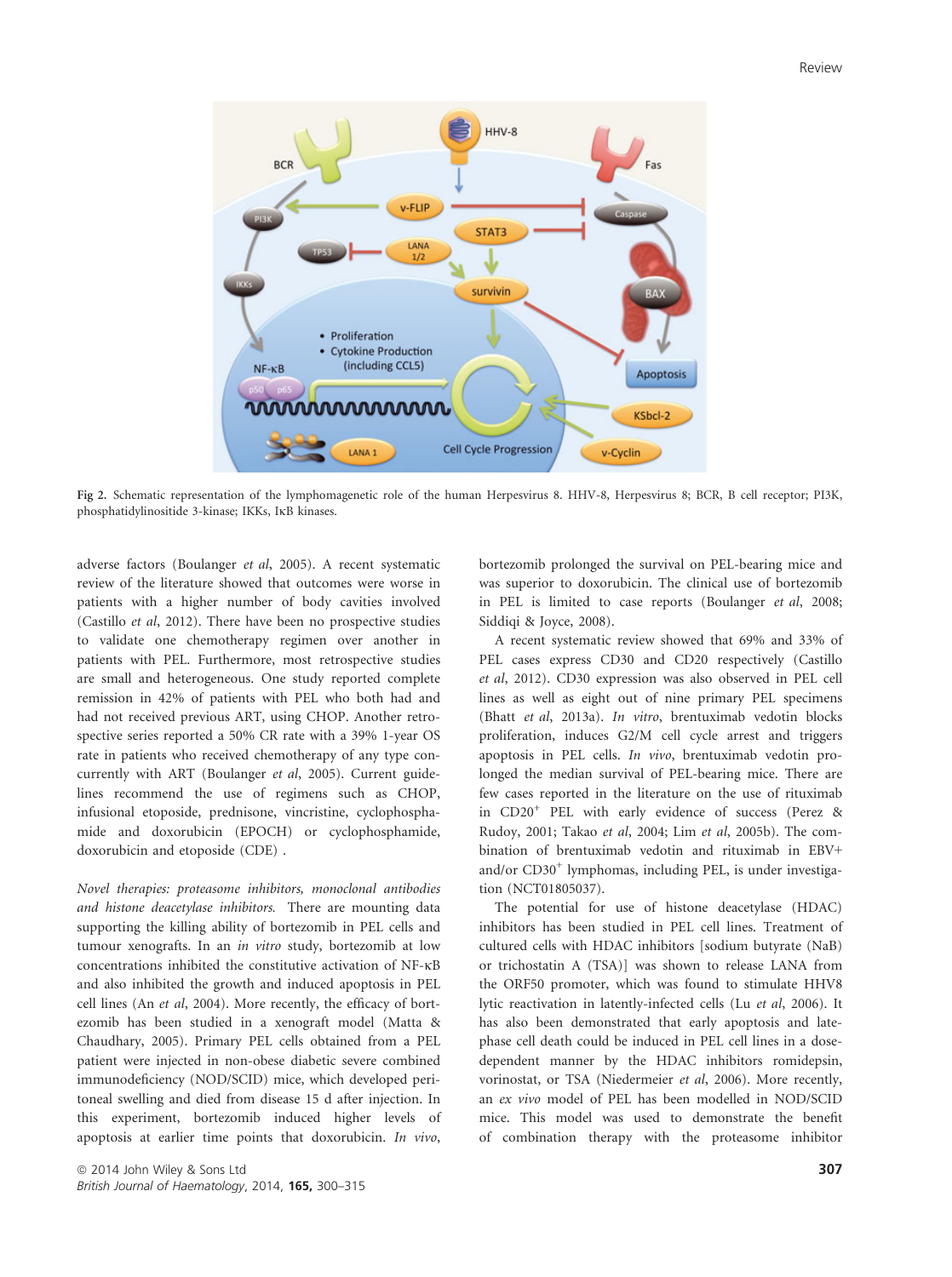bortezomib and vorinostat. Treatment resulted in significant activation of HHV-8 lytic replication and massive apoptosis, as well as prolonged survival of the PEL-bearing mice (Bhatt et al, 2013b).

# Human T-lymphotrophic virus type 1

The human T-lymphotropic virus type-1 (HTLV-1) is a retrovirus, endemic in Southwestern Japan, the Middle East, North Africa, the Caribbean and South America. HTLV-1 was identified as the first human retrovirus in Japan in 1977 (Poiesz et al, 1981). HTLV-1 is the pathogenic agent associated with the development of adult T cell lymphoma/leukaemia (ATLL), among other diseases.

# HTLV-1 lymphomagenesis (Fig 3)

Transmission of HTLV-1 can occur in three ways including mother-to-child via breast-feeding (vertical), sexual contact or parenteral, such as contact with blood or intravenous drug use. One of the key mediators of HTLV-1 oncogenesis is the protein Tax (Transcriptional Activator of pX region), which is encoded in the pX region of the viral genome (Azran et al, 2004). Tax can activate NF-KB, cAMP response elementbinding protein (CREB), and serum response factor (SRF) pathways to promote viral transcription (Munoz & Israel, 1995). Apoptosis and DNA repair factors, such as Bcl-xl (BCL2L1), BAX and PCNA can also be affected by Tax (Azran et al, 2004). During the latter stages of oncogenesis, the signalling pathways initiated by Tax become maintained independently and eventually Tax expression becomes suppressed through genetic mutations or epigenetic repression (Giam & Jeang, 2007). Another protein implicated in HTLV-1 oncogenesis is Rex, which is also encoded in the pX region (Nakano & Watanabe, 2012). Rex modulates viral gene expression at the post-transcriptional level by binding and transporting unspliced and singly spliced viral RNAs from the nucleus to the cytoplasm. These viral RNAs encode the structural proteins env, gag and pol. The protein HTLV-1 bZip factor or HBZ is also involved in HTLV-1 oncogenesis (Matsuoka & Jeang, 2011). By inhibiting the activator protein 1 signalling pathway, HBZ inhibits CD4<sup>+</sup> T cell responses to infected cells promoting viral gene transcription.

# Adult T cell leukaemia/lymphoma

Adult T cell lymphoma/leukaemia (ATLL) is a malignancy of mature T-lymphocytes linked with HTLV-1 infection (Ohshima et al, 2008). The incidence and geographical distribution of ATLL is closely related with HTLV-1 endemic areas of the world including South Japan, the Caribbean basin, South America, the Middle East and Africa (Ohshima et al, 2008). A small proportion (1–4%) of individuals infected with HTLV-1, however, would develop ATLL after a latency period of approximately 30–50 years. ATLL can be divided into four subtypes: two aggressive subtypes, acute (leukaemic) and lymphomatous, and two indolent subtypes, chronic and smouldering (Ohshima et al, 2008). In the acute leukaemia type, lymphadenopathy and hepatosplenomegaly can be seen, and bone marrow is usually involved. Lytic bone lesions and visceral lesions involving the skin, gastrointestinal tract and lungs can also be seen. The lymphomatous subtype shares



Fig 3. Schematic representation of the lymphomagenetic role of the human T-lymphotrophic virus type 1. SRF, serum response factor; CREB, c-AMP response element-binding factor.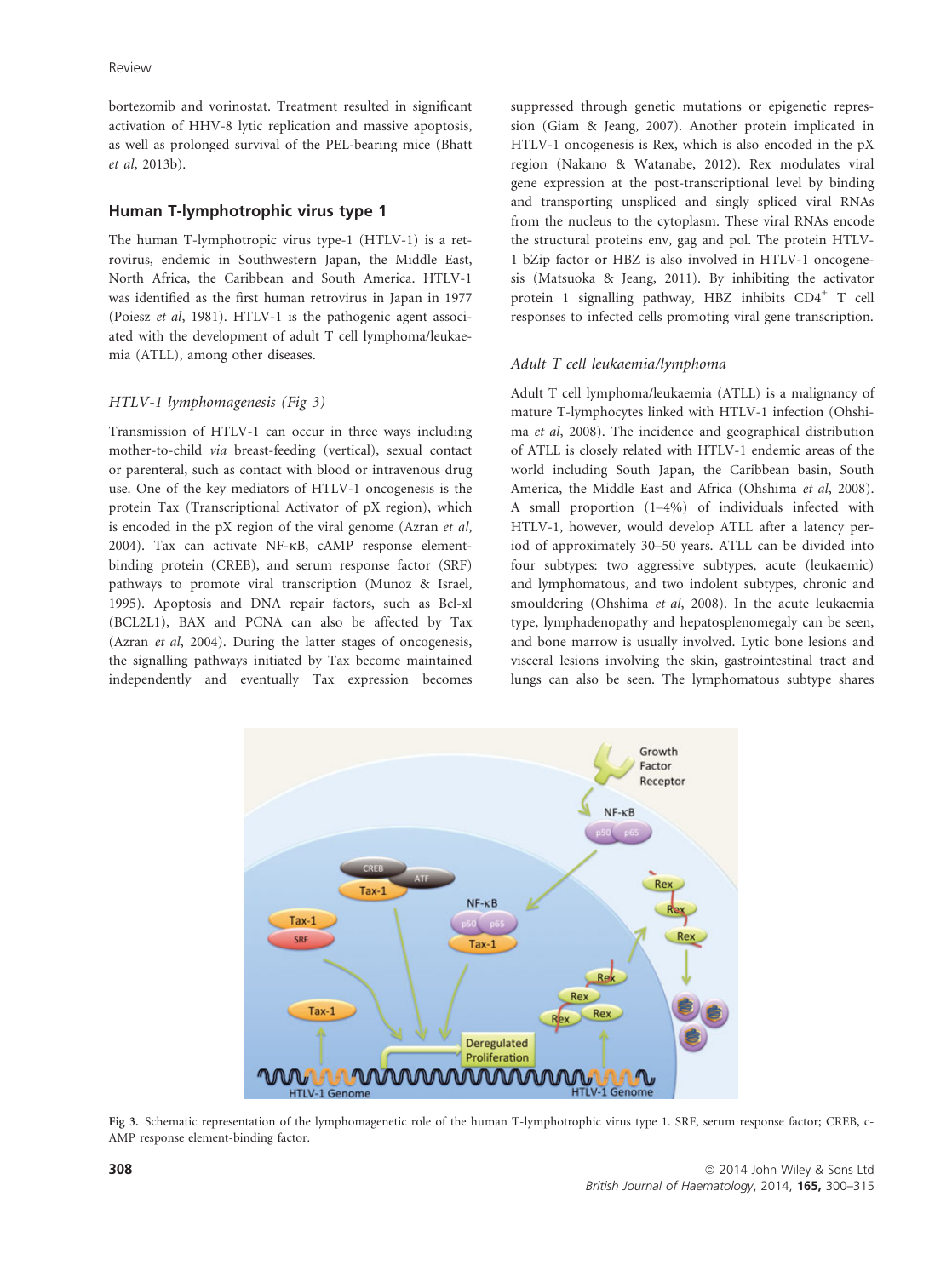many clinical characteristics with the acute subtype, but lymphadenopathy appears more prominent with absence of peripheral blood involvement. Most patients will present with positive serological tests for HTLV-1. In patients with a negative serological test but with a high suspicion for ATLL, polymerase chain reaction (PCR) testing can demonstrate HTLV-1 proviral integration (Tsukasaki et al, 2009).

Under microscopy, leukaemic ATLL cells can present with atypically multilobulated nucleus, which are often referred to as flower or clover cells (Ohshima et al, 2008). The malignant cells characteristically express CD2, CD4, CD5, CD25 and HLA-DR. Recent studies have reported an increased expression of FOXP3, a transcription factor implicated in T cell regulation, activation and differentiation, and a master control gene for the development and function of regulatory T cells (Roncador et al, 2005), although this relationship has been challenged (Toulza et al, 2009). Through PCR techniques, ATLL cells can show TRA/TRB gene rearrangements.

Prognosis for the aggressive forms of ATLL tends to be poor with a 5-year OS of 14% (Vose et al, 2008). Although the IPI score can be of value in patients with aggressive ATLL (Suzumiya et al, 2009; Beltran et al, 2011b), a large Japanese study has described a prognostic index for patients with aggressive ATLL subtypes (ATL-PI) (Katsuya et al, 2012). The only randomized study in patients with aggressive ATLL compared the outcomes between CHOP every 2 weeks versus VCAP (vincristine, cyclophosphamide, doxorubicin and prednisone), AMP (doxorubicin, ranimustine and prednisone), and VECP (vindesine, etoposide, carboplatin and prednisone) (Tsukasaki et al, 2007). In this Japanese study, VCAP-AMP-VECP was associated with higher CR rates but the 3-year OS was not statistically different. Additionally, toxicity was lower with CHOP. Other regimens that have been recommended are CHOEP (bolus CHOP and etoposide), infusional EPOCH and hyper-CVAD (fractionated cyclophosphamide, vincristine, doxorubicin, and dexamethasone alternating with high-dose methotrexate and cytarabine), although the experience with these regimens is limited to case reports (Alduaij et al, 2010) or consensus opinions. A meta-analysis has evaluated the combination of zidovudine and interferon (AZT/IFN) in patients with ATLL (Bazarbachi et al, 2010). In that study, only acute ATLL patients derived benefit from this combination. However, a recent study has suggested that AZT/IFN can be of value in both aggressive ATLL subtypes when administered sequentially or concurrently with chemotherapy (Hodson et al, 2011). In all aggressive subtypes, CNS prophylaxis should be considered as well as allogeneic HSCT in eligible candidates.

Novel therapies: anti-CXCR4 therapy, hypomethylating agents and HDAC inhibitors. Recently, pre-clinical studies have shown that ATLL cells respond to stimulation with human stromal cell-derived factor 1-alpha, also known as CXCL12 (Nagasawa et al, 1996). CXCL12 binds and signals exclusively through the chemokine receptor CXCR4, which acts as a chemoattractant for lymphocytes, and plays a role in stem cell localization. Hence, CXCR4 might be involved in ATLL cell migration and infiltration. Additionally, the CXCR4 antagonist AMD3100 was shown to inhibit ATLL infiltration into the liver and lungs in SCID mice (Kawaguchi et al, 2009), providing the rationale for the use of CXCR4 inhibitors in ATLL. A recent phase II study showed that mogalizumab (KW-0761), a fucosylated humanized anti-CXCR4 monoclonal antibody, was associated with an ORR of 50% and a CR rate of 30% in patients with relapsed/refractory ATLL with acceptable toxicity (Ishida et al, 2012). In such patients, the expected ORR was 5%. Based on these results, a randomized phase II study is underway in Japan in which intensified chemotherapy will be evaluated with and without mogalizumab (NCT01173887).

DNA hypermethylation seems to play a pathophysiological role on ATLL. A series of studies have shown that important genes, such as KLF4, which encodes a cell cycle regulator, and EGR3, encoding a transcriptional factor for the expression of Fas ligand, are located near hypermethylated regions and silenced in ATLL cells, among others (Yasunaga et al, 2004). The PDLIM2 gene, which plays a suppressive role for HTLV-1 Tax-mediated tumourigenesis, was also found hypermethylated and silenced in ATLL cells (Yan et al, 2009a, b). A recent preclinical study has shown that the hypomethylating agent azacitidine (Vidaza $\circ$ ) induced growth inhibition of ATLL cell lines and restored the transcript expression of CDKN2A, a cell cycle regulator silenced in ATLL cells (Uenogawa et al, 2011).

HDACs might play a role in ATLL lymphomagenesis by promoting the decrease in transcription of affected genes. By inhibiting this process, HDAC inhibitors would lead to the reactivation of transcriptionally repressed genes ultimately causing cell cycle arrest and apoptosis of ATLL cells (Zimmerman et al, 2011). Specific targets for HDAC inhibitors include Histone H3 in both MT-2 and C8166 cell lines. By targeting this cell line-specific Histone H3 in animal models, an orally bioavailable HDAC inhibitor (AR-42) was shown to prolong survival of ATLL-engrafted mice compared to controls. Other preclinical studies have shown promise in other HDAC inhibitors, such as vorinostat, romidepsin and panobinostat (Tsukasaki & Tobinai, 2012).

#### Conclusion

Based on our review, the response and survival rates in patients with virally-induced lymphomas, when treated with standard chemotherapeutic approaches, appear lower than in individuals whose lymphomas are not driven by a viral infection. As an example, the outcomes of patients with ENKTL, PEL and ATLL remain dismal, and in a large proportion of cases, patients would not survive for more than a year after diagnosis. One could hypothesize, and in many cases demonstrate, that there are specific biological mechanisms that enhance proliferation, blunt apoptosis and/or allow escape from immunosurveillance. Another hypothesis could be that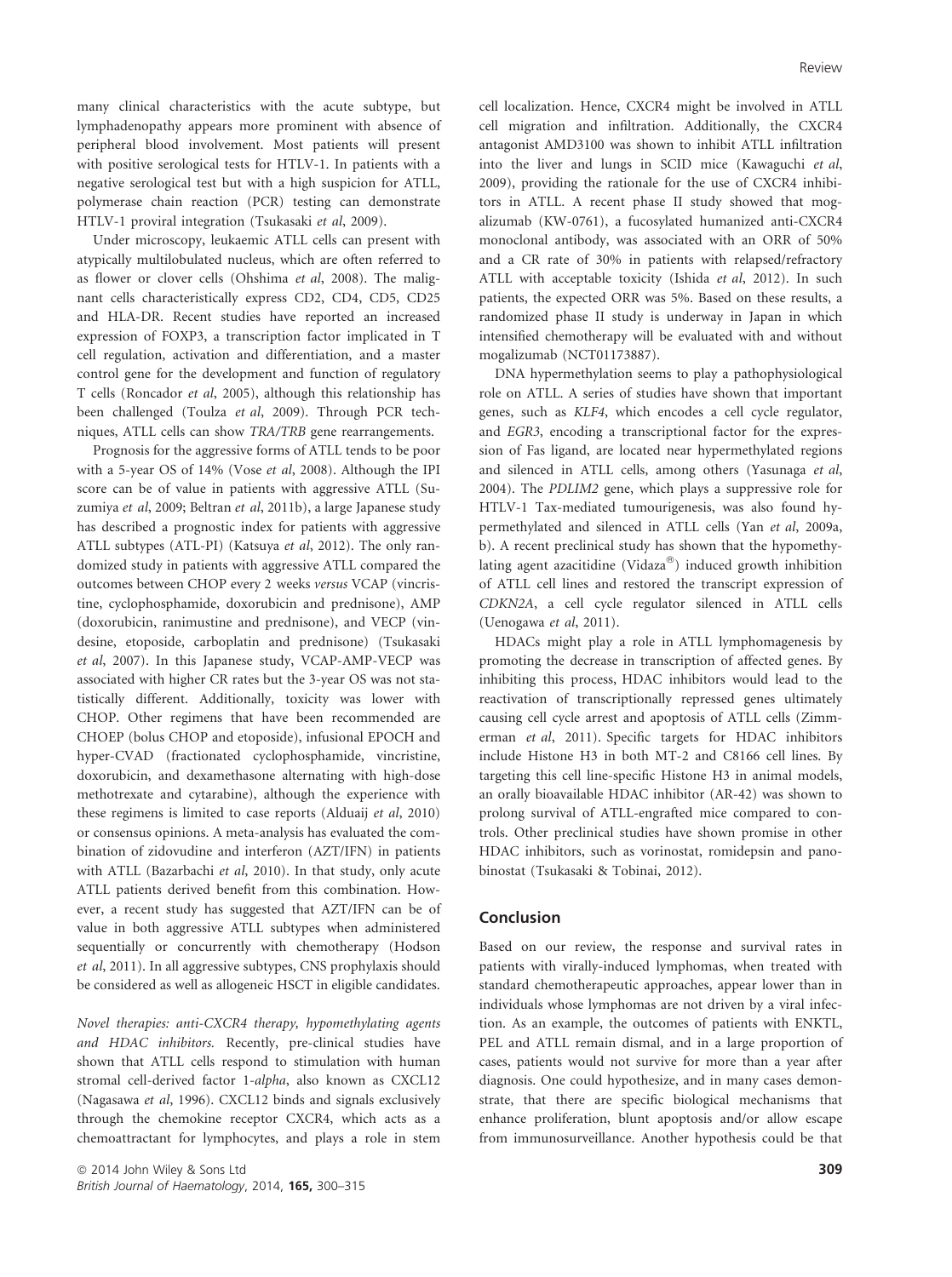such lymphomas are so rare in the Western hemisphere and information so limited that what we can see are the outcomes of such lymphomas in other countries with blatant healthcare differences. However, the few case reports and series from the US and Europe do not provide the sense that those do any better than in other parts of the world. Given that these lymphomas seem to be driven by an infectious process, we might need to think about the host, agent and inoculum triad. In such case, the differences in the incidence, prevalence and clinical course of virally driven lymphomas can relate to either specific HLA differences that might make some individuals more susceptible, different strains of viruses that might be related with higher or lower risk of lymphomas or perhaps the viral load might dictate susceptibility and clinical course. However, in our opinion, it is probably a combination of all of the above.

As our understanding behind virally induced lymphomagenesis advances, so does the potential of treating patients with novel therapies. Such novel therapies would then have to take advantage of the specific biological mechanisms (pathways) by which viruses induce proliferation, maintenance and dissemination of lymphomas, providing the potential of improving the outcome on these patients with lower rates of toxicity. However, based on our review, it seems that the single agent activity of such therapies, aside from CTLs directed against EBV-expressed proteins, is rather limited. Future directions in the treatment of virally induced lymphomas include the design of clinical trials using a combination of standard chemotherapy and novel therapies. In fact, pre-clinical studies are showing synergism using these approaches in combination. We are fully aware, however, of the pitfalls and limitations of translating successful preclinical experience into a successful clinical one.

Virally induced lymphomas are relatively rare in Western hemispheres and the advancement on treatments will only depend on the careful (thoughtful) design of multi-institutional clinical trials. Collaborative efforts such as the acquired immunodeficiency syndrome (AIDS) Malignancy Consortium has proven to be effective in designing prospective studies focused on patients with HIV infection and malignancies. A similar platform could be designed to study lymphomas and cancers induced by other viruses. For this purpose, the collaboration between multiple centres and countries is mandatory if we want to move the field of virally induced lymphomas forward.

# Acknowledgements

JJC designed the structure of the review. JLR, KB and AE performed the literature search and gathered pertinent data. KB drew the figures. All the authors wrote and approved the manuscript.

# References

- Advani, A., Coiffier, B., Czuczman, M.S., Dreyling, M., Foran, J., Gine, E., Gisselbrecht, C., Ketterer, N., Nasta, S., Rohatiner, A., Schmidt-Wolf, I.G., Schuler, M., Sierra, J., Smith, M.R., Verhoef, G., Winter, J.N., Boni, J., Vandendries, E., Shapiro, M. & Fayad, L. (2010) Safety, pharmacokinetics, and preliminary clinical activity of inotuzumab ozogamicin, a novel immunoconjugate for the treatment of B-cell non-Hodgkin's lymphoma: results of a phase I study. Journal of Clinical Oncology, 28, 2085–2093.
- Ai, W.Z., Chang, E.T., Fish, K., Fu, K., Weisenburger, D.D. & Keegan, T.H. (2012) Racial patterns of extranodal natural killer/T-cell lymphoma, nasal type, in California: a population-based study. British Journal of Haematology, 156, 626–632.
- Alduaij, A., Butera, J.N., Treaba, D. & Castillo, J. (2010) Complete remission in two cases of adult T-cell leukemia/lymphoma treated with hyper-CVAD: a case report and review of the literature. Clinical Lymphoma, Myeloma & Leukemia, 10, 480–483.
- Alexander, D.D., Mink, P.J., Adami, H.O., Chang, E.T., Cole, P., Mandel, J.S. & Trichopoulos, D. (2007) The non-Hodgkin lymphomas: a review of the epidemiologic literature. International Journal of Cancer, 120, 1–39.
- An, J., Sun, Y., Fisher, M. & Rettig, M.B. (2004) Antitumor effects of bortezomib (PS-341) on primary effusion lymphomas. Leukemia, 18, 1699–1704.
- Aoki, Y., Feldman, G.M. & Tosato, G. (2003) Inhibition of STAT3 signaling induces apoptosis and decreases survivin expression in primary effusion lymphoma. Blood, 101, 1535–1542.
- Au, W.Y., Weisenburger, D.D., Intragumtornchai, T., Nakamura, S., Kim, W.S., Sng, I., Vose, J., Armitage, J.O., Liang, R. & International Peripheral TCLP (2009) Clinical differences between nasal and extranasal natural killer/T-cell lymphoma: a study of 136 cases from the International Peripheral T-Cell Lymphoma Project. Blood, 113, 3931–3937.
- Azran, I., Schavinsky-Khrapunsky, Y. & Aboud, M. (2004) Role of Tax protein in human T-cell leukemia virus type-I leukemogenicity. Retrovirology, 1, 20.
- Ballestas, M.E., Chatis, P.A. & Kaye, K.M. (1999) Efficient persistence of extrachromosomal KSHV DNA mediated by latency-associated nuclear antigen. Science, 284, 641–644.
- Bassan, R. (2012) Toward victory in adult ALL: blinatumomab joins in. Blood, 120, 5094–5095.
- Bazarbachi, A., Plumelle, Y., Carlos Ramos, J., Tortevoye, P., Otrock, Z., Taylor, G., Gessain, A., Harrington, W., Panelatti, G. & Hermine, O. (2010) Meta-analysis on the use of zidovudine

and interferon-alfa in adult T-cell leukemia/lymphoma showing improved survival in the leukemic subtypes. Journal of Clinical Oncology, 28, 4177–4183.

- Beltran, B.E., Castillo, J.J., Morales, D., de Mendoza, F.H., Quinones, P., Miranda, R.N., Gallo, A., Lopez-Ilasaca, M., Butera, J.N. & Sotomayor, E.M. (2011a) EBV-positive diffuse large B-cell lymphoma of the elderly: a case series from Peru. American Journal of Hematology, 86, 663-667.
- Beltran, B., Quinones, P., Morales, D., Cotrina, E. & Castillo, J.J. (2011b) Different prognostic factors for survival in acute and lymphomatous adult T-cell leukemia/lymphoma. Leukemia Research, 35, 334–339.
- Bhatt, S., Ashlock, B.M., Natkunam, Y., Sujoy, V., Chapman, J.R., Ramos, J.C., Mesri, E.A. & Lossos, I.S. (2013a) CD30 targeting with brentuximab vedotin: a novel therapeutic approach to primary effusion lymphoma. Blood, 122, 1233–  $1242$
- Bhatt, S., Ashlock, B.M., Toomey, N.L., Diaz, L.A., Mesri, E.A., Lossos, I.S. & Ramos, J.C. (2013b) Efficacious proteasome/HDAC inhibitor combination therapy for primary effusion lymphoma. Journal of Clinical Investigation, 123, 2616–2628.
- Boulanger, E., Gerard, L., Gabarre, J., Molina, J.M., Rapp, C., Abino, J.F., Cadranel, J., Chevret, S. & Oksenhendler, E. (2005) Prognostic factors

**310 a** 2014 John Wiley & Sons Ltd British Journal of Haematology, 2014, 165, 300-315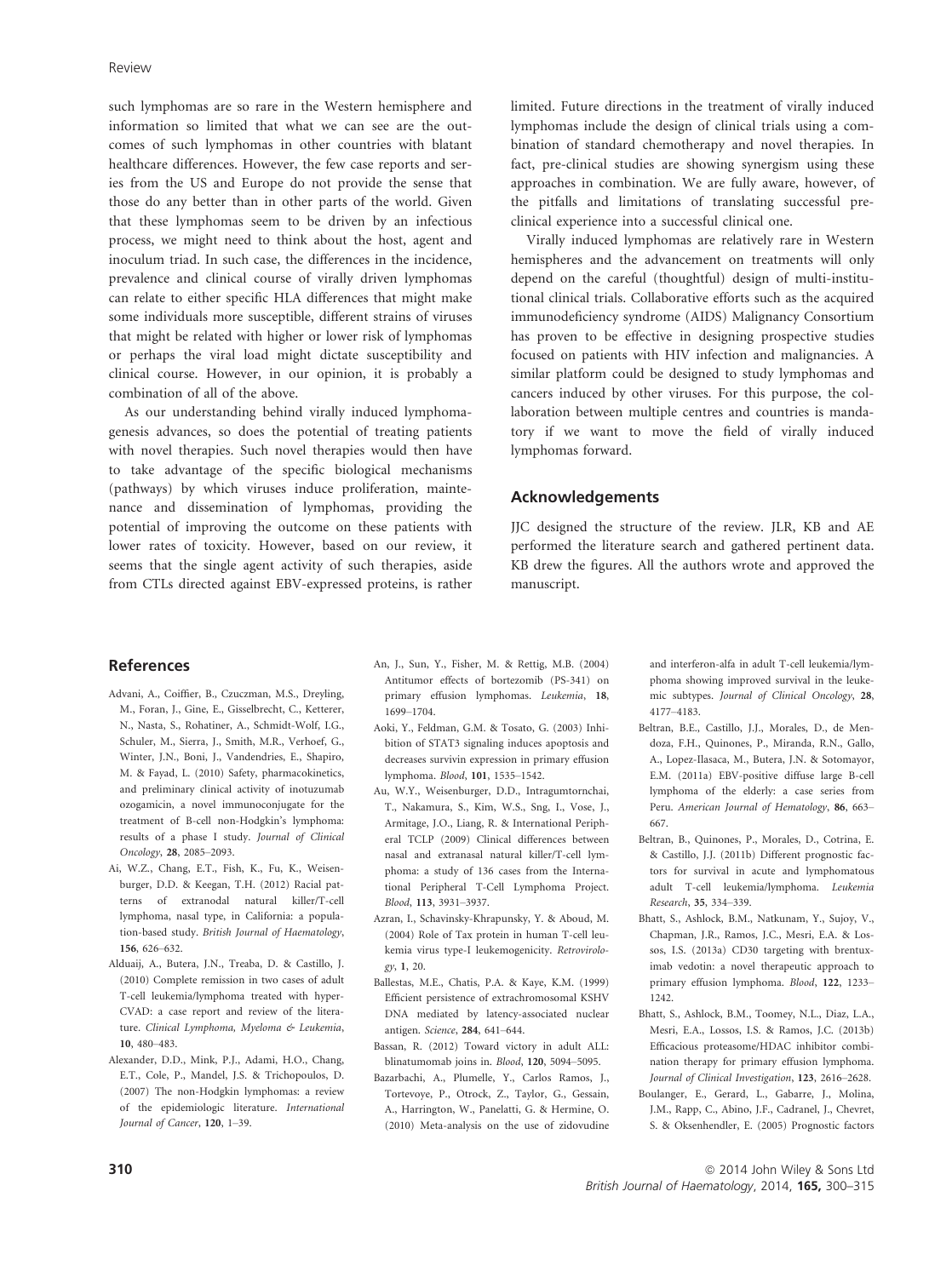and outcome of human herpesvirus 8-associated primary effusion lymphoma in patients with AIDS. Journal of Clinical Oncology, 23, 4372– 4380.

- Boulanger, E., Meignin, V. & Oksenhendler, E. (2008) Bortezomib (PS-341) in patients with human herpesvirus 8-associated primary effusion lymphoma. British Journal of Haematology, 141, 559–561.
- Braun, M., Melchers, I., Peter, H.H. & Illges, H. (1998) Human B and T lymphocytes have similar amounts of CD21 mRNA, but differ in surface expression of the CD21 glycoprotein. International Immunology, 10, 1197–1202.
- Bultema, R., Longnecker, R. & Swanson-Mungerson, M. (2009) Epstein-Barr virus LMP2A accelerates MYC-induced lymphomagenesis. Oncogene, 28, 1471–1476.
- Cairo, M.S. & Bishop, M. (2004) Tumour lysis syndrome: new therapeutic strategies and classification. British Journal of Haematology, 127, 3– 11.
- Carnahan, J., Wang, P., Kendall, R., Chen, C., Hu, S., Boone, T., Juan, T., Talvenheimo, J., Montestruque, S., Sun, J., Elliott, G., Thomas, J., Ferbas, J., Kern, B., Briddell, R., Leonard, J.P. & Cesano, A. (2003) Epratuzumab, a humanized monoclonal antibody targeting CD22: characterization of in vitro properties. Clinical Cancer Research, 9, 3982S–3990S.
- Castillo, J.J., Shum, H., Lahijani, M., Winer, E.S. & Butera, J.N. (2012) Prognosis in primary effusion lymphoma is associated with the number of body cavities involved. Leukaemia & Lymphoma, 53, 2378–2382.
- Castillo, J.J., Winer, E.S. & Olszewski, A.J. (2013) Population-based prognostic factors for survival in patients with Burkitt lymphoma: an analysis of the Surveillance, Epidemiology and End Results database. Cancer, 119, 3672–3679.
- Cesarman, E., Chang, Y., Moore, P.S., Said, J.W. & Knowles, D.M. (1995) Kaposi's sarcoma-associated herpesvirus-like DNA sequences in AIDSrelated body-cavity-based lymphomas. New England Journal of Medicine, 332, 1186–1191.
- Chang, Y., Cesarman, E., Pessin, M.S., Lee, F., Culpepper, J., Knowles, D.M. & Moore, P.S. (1994) Identification of herpesvirus-like DNA sequences in AIDS-associated Kaposi's sarcoma. Science, 266, 1865–1869.
- Chen, Y.B., Rahemtullah, A. & Hochberg, E. (2007) Primary effusion lymphoma. The Oncologist, 12, 569–576.
- Cheng, E.H., Nicholas, J., Bellows, D.S., Hayward, G.S., Guo, H.G., Reitz, M.S. & Hardwick, J.M. (1997) A Bcl-2 homolog encoded by Kaposi sarcoma-associated virus, human herpesvirus 8, inhibits apoptosis but does not heterodimerize with Bax or Bak. Proceedings of the National Academy of Sciences of the United States of America, 94, 690–694.
- Cheung, M.M., Chan, J.K., Lau, W.H., Ngan, R.K. & Foo, W.W. (2002) Early stage nasal NK/T-cell lymphoma: clinical outcome, prognostic factors, and the effect of treatment modality.

International Journal of Radiation Oncology Biology Physics, 54, 182–190.

- Chiang, A.K., Chan, A.C., Srivastava, G. & Ho, F.C. (1997) Nasal T/natural killer (NK)-cell lymphomas are derived from Epstein–Barr virusinfected cytotoxic lymphocytes of both NK- and T-cell lineage. International Journal of Cancer, 73, 332–338.
- Chim, C.S., Ma, S.Y., Au, W.Y., Choy, C., Lie, A.K., Liang, R., Yau, C.C. & Kwong, Y.L. (2004) Primary nasal natural killer cell lymphoma: long-term treatment outcome and relationship with the International Prognostic Index. Blood, 103, 216–221.
- Chugh, P., Matta, H., Schamus, S., Zachariah, S., Kumar, A., Richardson, J.A., Smith, A.L. & Chaudhary, P.M. (2005) Constitutive NF-kappaB activation, normal Fas-induced apoptosis, and increased incidence of lymphoma in human herpes virus 8 K13 transgenic mice. Proceedings of the National Academy of Sciences of the United States of America, 102, 12885–12890.
- Clybouw, C., McHichi, B., Mouhamad, S., Auffredou, M.T., Bourgeade, M.F., Sharma, S., Leca, G. & Vazquez, A. (2005) EBV infection of human B lymphocytes leads to down-regulation of Bim expression: relationship to resistance to apoptosis. Journal of Immunology, 175, 2968– 2973.
- Comoli, P., Labirio, M., Basso, S., Baldanti, F., Grossi, P., Furione, M., Vigano, M., Fiocchi, R., Rossi, G., Ginevri, F., Gridelli, B., Moretta, A., Montagna, D., Locatelli, F., Gerna, G. & Maccario, R. (2002) Infusion of autologous Epstein-Barr virus (EBV)-specific cytotoxic T cells for prevention of EBV-related lymphoproliferative disorder in solid organ transplant recipients with evidence of active virus replication. Blood, 99, 2592–2598.
- Costa, L.J., Xavier, A.C., Wahlquist, A.E. & Hill, E.G. (2013) Trends in survival of patients with Burkitt lymphoma/leukemia in the USA: an analysis of 3691 cases. Blood, 121, 4861–4866.
- DiJoseph, J.F., Armellino, D.C., Boghaert, E.R., Khandke, K., Dougher, M.M., Sridharan, L., Kunz, A., Hamann, P.R., Gorovits, B., Udata, C., Moran, J.K., Popplewell, A.G., Stephens, S., Frost, P. & Damle, N.K. (2004) Antibodytargeted chemotherapy with CMC-544: a CD22 targeted immunoconjugate of calicheamicin for the treatment of B-lymphoid malignancies. Blood, 103, 1807–1814.
- Dotti, G., Fiocchi, R., Motta, T., Facchinetti, B., Chiodini, B., Borleri, G.M., Gavazzeni, G., Barbui, T. & Rambaldi, A. (1999) Primary effusion lymphoma after heart transplantation: a new entity associated with human herpesvirus-8. Leukemia, 13, 664–670.
- Doubrovina, E., Oflaz-Sozmen, B., Prockop, S.E., Kernan, N.A., Abramson, S., Teruya-Feldstein, J., Hedvat, C., Chou, J.F., Heller, G., Barker, J.N., Boulad, F., Castro-Malaspina, H., George, D., Jakubowski, A., Koehne, G., Papadopoulos, E.B., Scaradavou, A., Small, T.N., Khalaf, R., Young, J.W. & O'Reilly, R.J. (2012) Adoptive

immunotherapy with unselected or EBV-specific T cells for biopsy-proven EBV+ lymphomas after allogeneic hematopoietic cell transplantation. Blood, 119, 2644–2656.

- Dukers, N.H. & Rezza, G. (2003) Human herpesvirus 8 epidemiology: what we do and do not know. AIDS, 17, 1717–1730.
- Egle, A., Harris, A.W., Bouillet, P. & Cory, S. (2004) Bim is a suppressor of Myc-induced mouse B cell leukemia. Proceedings of the National Academy of Sciences of the United States of America, 101, 6164–6169.
- Epstein, A. (2012) Burkitt lymphoma and the discovery of Epstein-Barr virus. British Journal of Haematology, 156, 777–779.
- Evens, A.M., David, K.A., Helenowski, I., Nelson, B., Kaufman, D., Kircher, S.M., Gimelfarb, A., Hattersley, E., Mauro, L.A., Jovanovic, B., Chadburn, A., Stiff, P., Winter, J.N., Mehta, J., Van Besien, K., Gregory, S., Gordon, L.I., Shammo, J.M., Smith, E.S. & Smith, S.M. (2010) Multicenter analysis of 80 solid organ transplantation recipients with post-transplantation lymphoproliferative disease: outcomes and prognostic factors in the modern era. Journal of Clinical Oncology, 28, 1038–1046.
- Fayad, L., Offner, F., Smith, M.R., Verhoef, G., Johnson, P., Kaufman, J.L., Rohatiner, A., Advani, A., Foran, J., Hess, G., Coiffier, B., Czuczman, M., Gine, E., Durrant, S., Kneissl, M., Luu, K.T., Hua, S.Y., Boni, J., Vandendries, E. & Dang, N.H. (2013) Safety and clinical activity of a combination therapy comprising two antibody-based targeting agents for the treatment of non-Hodgkin lymphoma: results of a phase I/II study evaluating the immunoconjugate inotuzumab ozogamicin with rituximab. Journal of Clinical Oncology, 31, 573–583.
- Ferry, J.A. (2006) Burkitt's lymphoma: cinicopathologic features and differential diagnosis. The Oncologist, 11, 375–383.
- Feugier, P., Van Hoof, A., Sebban, C., Solal-Celigny, P., Bouabdallah, R., Ferme, C., Christian, B., Lepage, E., Tilly, H., Morschhauser, F., Gaulard, P., Salles, G., Bosly, A., Gisselbrecht, C., Reyes, F. & Coiffier, B. (2005) Long-term results of the R-CHOP study in the treatment of elderly patients with diffuse large B-cell lymphoma: a study by the Groupe d'Etude des Lymphomes de l'Adulte. Journal of Clinical Oncology, 23, 4117–4126.
- Fischer, S.F., Bouillet, P., O'Donnell, K., Light, A., Tarlinton, D.M. & Strasser, A. (2007) Proapoptotic BH3-only protein Bim is essential for developmentally programmed death of germinal center-derived memory B cells and antibodyforming cells. Blood, 110, 3978–3984.
- Fish, K., Chen, J. & Longnecker, R. (2013) Epstein-Barr virus latent membrane protein 2A enhances MYC-driven cell cycle progression in a mouse model of B lymphoma. Blood, 123, 530–540.
- Friborg, J. Jr, Kong, W., Hottiger, M.O. & Nabel, G.J. (1999) p53 inhibition by the LANA protein of KSHV protects against cell death. Nature, 402, 889–894.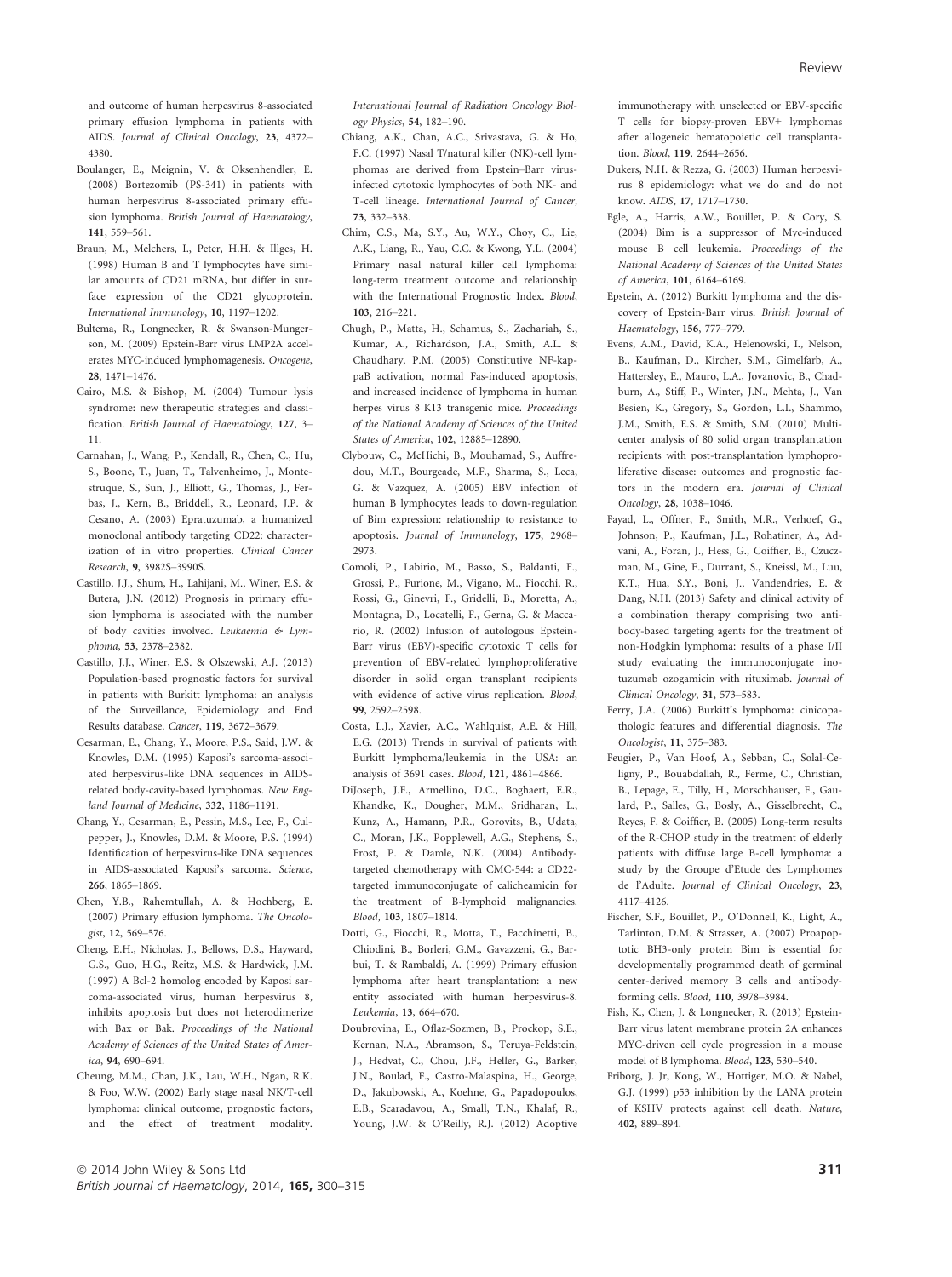- Giam, C.Z. & Jeang, K.T. (2007) HTLV-1 Tax and adult T-cell leukemia. Frontiers in Bioscience, 12, 1496–1507.
- Gibson, S.E. & Hsi, E.D. (2009) Epstein-Barr virus-positive B-cell lymphoma of the elderly at a United States tertiary medical center: an uncommon aggressive lymphoma with a nongerminal center B-cell phenotype. Human Pathology, 40, 653–661.
- Gratama, J.W., Oosterveer, M.A., Zwaan, F.E., Lepoutre, J., Klein, G. & Ernberg, I. (1988) Eradication of Epstein-Barr virus by allogeneic bone marrow transplantation: implications for sites of viral latency. Proceedings of the National Academy of Sciences of the United States of America, 85, 8693–8696.
- Grulich, A.E. & Vajdic, C.M. (2005) The epidemiology of non-Hodgkin lymphoma. Pathology, 37, 409–419.
- Haque, T., Wilkie, G.M., Taylor, C., Amlot, P.L., Murad, P., Iley, A., Dombagoda, D., Britton, K.M., Swerdlow, A.J. & Crawford, D.H. (2002) Treatment of Epstein-Barr-virus-positive posttransplantation lymphoproliferative disease with partly HLA-matched allogeneic cytotoxic T cells. Lancet, 360, 436–442.
- Haque, T., Wilkie, G.M., Jones, M.M., Higgins, C.D., Urquhart, G., Wingate, P., Burns, D., McAulay, K., Turner, M., Bellamy, C., Amlot, P.L., Kelly, D., MacGilchrist, A., Gandhi, M.K., Swerdlow, A.J. & Crawford, D.H. (2007) Allogeneic cytotoxic T-cell therapy for EBV-positive posttransplantation lymphoproliferative disease: results of a phase 2 multicenter clinical trial. Blood, 110, 1123–1131.
- Harford, J.B. (2012) Viral infections and human cancers: the legacy of Denis Burkitt. British Journal of Haematology, 156, 709–718.
- Harris, N.L., Jaffe, E.S., Diebold, J., Flandrin, G., Muller-Hermelink, H.K., Vardiman, J., Lister, T.A. & Bloomfield, C.D. (1999) The World Health Organization classification of neoplastic diseases of the hematopoietic and lymphoid tissues. Report of the Clinical Advisory Committee meeting, Airlie House, Virginia, November, 1997. Annals of Oncology, 10, 1419–1432.
- Hemann, M.T., Bric, A., Teruya-Feldstein, J., Herbst, A., Nilsson, J.A., Cordon-Cardo, C., Cleveland, J.L., Tansey, W.P. & Lowe, S.W. (2005) Evasion of the p53 tumour surveillance network by tumour-derived MYC mutants. Nature, 436, 807–811.
- Herndier, B.G., Shiramizu, B.T., Jewett, N.E., Aldape, K.D., Reyes, G.R. & McGrath, M.S. (1992) Acquired immunodeficiency syndromeassociated T-cell lymphoma: evidence for human immunodeficiency virus type 1-associated T-cell transformation. Blood, 79, 1768– 1774.
- Heslop, H.E., Slobod, K.S., Pule, M.A., Hale, G.A., Rousseau, A., Smith, C.A., Bollard, C.M., Liu, H., Wu, M.F., Rochester, R.J., Amrolia, P.J., Hurwitz, J.L., Brenner, M.K. & Rooney, C.M. (2010) Long-term outcome of EBV-specific Tcell infusions to prevent or treat EBV-related

lymphoproliferative disease in transplant recipients. Blood, 115, 925–935.

- Hodson, A., Crichton, S., Montoto, S., Mir, N., Matutes, E., Cwynarski, K., Kumaran, T., Ardeshna, K.M., Pagliuca, A., Taylor, G.P. & Fields, P.A. (2011) Use of zidovudine and interferon alfa with chemotherapy improves survival in both acute and lymphoma subtypes of adult Tcell leukemia/lymphoma. Journal of Clinical Oncology, 29, 4696–4701.
- Hoeller, S., Tzankov, A., Pileri, S.A., Went, P. & Dirnhofer, S. (2010) Epstein-Barr virus-positive diffuse large B-cell lymphoma in elderly patients is rare in Western populations. Human Pathology, 41, 352–357.
- Hofscheier, A., Ponciano, A., Bonzheim, I., Adam, P., Lome-Maldonado, C., Vela, T., Cortes, E., Ortiz-Hidalgo, C., Fend, F. & Quintanilla-Martinez, L. (2011) Geographic variation in the prevalence of Epstein-Barr virus-positive diffuse large B-cell lymphoma of the elderly: a comparative analysis of a Mexican and a German population. Modern Pathology, 24, 1046–1054.
- Hong, J., Park, S., Baek, H.L., Jung, J.H., Kang, I.G., Sym, S.J., Park, J., Ahn, J.Y., Cho, E.K., Kim, S.T., Shin, D.B. & Lee, J.H. (2012) Tumor cell nuclear diameter and CD30 expression as potential prognostic parameter in patients with extranodal NK/T-cell lymphoma, nasal type. International Journal of Clinical and Experimental Pathology, 5, 939–947.
- Huen, D.S., Henderson, S.A., Croom-Carter, D. & Rowe, M. (1995) The Epstein-Barr virus latent membrane protein-1 (LMP1) mediates activation of NF-kappa B and cell surface phenotype via two effector regions in its carboxy-terminal cytoplasmic domain. Oncogene, 10, 549–560.
- Imai, S., Nishikawa, J. & Takada, K. (1998) Cellto-cell contact as an efficient mode of Epstein-Barr virus infection of diverse human epithelial cells. Journal of Virology, 72, 4371–4378.
- Ishida, T., Joh, T., Uike, N., Yamamoto, K., Utsunomiya, A., Yoshida, S., Saburi, Y., Miyamoto, T., Takemoto, S., Suzushima, H., Tsukasaki, K., Nosaka, K., Fujiwara, H., Ishitsuka, K., Inagaki, H., Ogura, M., Akinaga, S., Tomonaga, M., Tobinai, K. & Ueda, R. (2012) Defucosylated anti-CCR4 monoclonal antibody (KW-0761) for relapsed adult T-cell leukemia-lymphoma: a multicenter phase II study. Journal of Clinical Oncology, 30, 837–842.
- Jaccard, A., Gachard, N., Marin, B., Rogez, S., Audrain, M., Suarez, F., Tilly, H., Morschhauser, F., Thieblemont, C., Ysebaert, L., Devidas, A., Petit, B., de Leval, L., Gaulard, P., Feuillard, J., Bordessoule, D., Hermine, O. & Gela and Intergroup G (2011) Efficacy of L-asparaginase with methotrexate and dexamethasone (AspaMetDex regimen) in patients with refractory or relapsing extranodal NK/T-cell lymphoma, a phase 2 study. Blood, 117, 1834–1839.
- Jones, D., Ballestas, M.E., Kaye, K.M., Gulizia, J.M., Winters, G.L., Fletcher, J., Scadden, D.T. & Aster, J.C. (1998) Primary-effusion lymphoma and Kaposi's sarcoma in a cardiac-transplant

recipient. New England Journal of Medicine, 339, 444–449.

- Kanavaros, P., Boulland, M.L., Petit, B., Arnulf, B. & Gaulard, P. (2000) Expression of cytotoxic proteins in peripheral T-cell and natural killercell (NK) lymphomas: association with extranodal site, NK or Tgammadelta phenotype, anaplastic morphology and CD30 expression. Leukaemia & Lymphoma, 38, 317–326.
- Kanemitsu, N., Isobe, Y., Masuda, A., Momose, S., Higashi, M., Tamaru, J., Sugimoto, K. & Komatsu, N. (2012) Expression of Epstein-Barr virusencoded proteins in extranodal NK/T-cell lymphoma, nasal type (ENKL): differences in biologic and clinical behaviors of LMP1-positive and -negative ENKL. Clinical Cancer Research, 18, 2164–2172.
- Kanwar, J.R., Kamalapuram, S.K. & Kanwar, R.K. (2013) Survivin signaling in clinical oncology: a multifaceted dragon. Medicinal Research Reviews, 33, 765–789.
- Karajannis, M.A., Hummel, M., Anagnostopoulos, I. & Stein, H. (1997) Strict lymphotropism of Epstein-Barr virus during acute infectious mononucleosis in nonimmunocompromised individuals. Blood, 89, 2856–2862.
- Katsuya, H., Yamanaka, T., Ishitsuka, K., Utsunomiya, A., Sasaki, H., Hanada, S., Eto, T., Moriuchi, Y., Saburi, Y., Miyahara, M., Sueoka, E., Uike, N., Yoshida, S., Yamashita, K., Tsukasaki, K., Suzushima, H., Ohno, Y., Matsuoka, H., Jo, T., Suzumiya, J. & Tamura, K. (2012) Prognostic index for acute- and lymphoma-type adult T-cell leukemia/lymphoma. Journal of Clinical Oncology, 30, 1635–1640.
- Kawaguchi, A., Orba, Y., Kimura, T., Iha, H., Ogata, M., Tsuji, T., Ainai, A., Sata, T., Okamoto, T., Hall, W.W., Sawa, H. & Hasegawa, H. (2009) Inhibition of the SDF-1alpha-CXCR4 axis by the CXCR4 antagonist AMD3100 suppresses the migration of cultured cells from ATL patients and murine lymphoblastoid cells from HTLV-I Tax transgenic mice. Blood, 114, 2961– 2968.
- Kaye, K.M., Izumi, K.M. & Kieff, E. (1993) Epstein-Barr virus latent membrane protein 1 is essential for B-lymphocyte growth transformation. Proceedings of the National Academy of Sciences of the United States of America, 90, 9150–9154.
- Kern, W.F., Spier, C.M., Hanneman, E.H., Miller, T.P., Matzner, M. & Grogan, T.M. (1992) Neural cell adhesion molecule-positive peripheral Tcell lymphoma: a rare variant with a propensity for unusual sites of involvement. Blood, 79, 2432–2437.
- Kilger, E., Kieser, A., Baumann, M. & Hammerschmidt, W. (1998) Epstein-Barr virus-mediated Bcell proliferation is dependent upon latent membrane protein 1, which simulates an activated CD40 receptor. EMBO Journal, 17, 1700–1709.
- Kim, S.J., Yoon, D.H., Kang, H.J., Kim, J.S., Park, S.K., Kim, H.J., Lee, J., Ryoo, B.Y., Ko, Y.H., Huh, J., Yang, W.I., Kim, H.K., Min, S.K., Lee, S.S., Do, I.G., Suh, C., Kim, W.S. & Consortium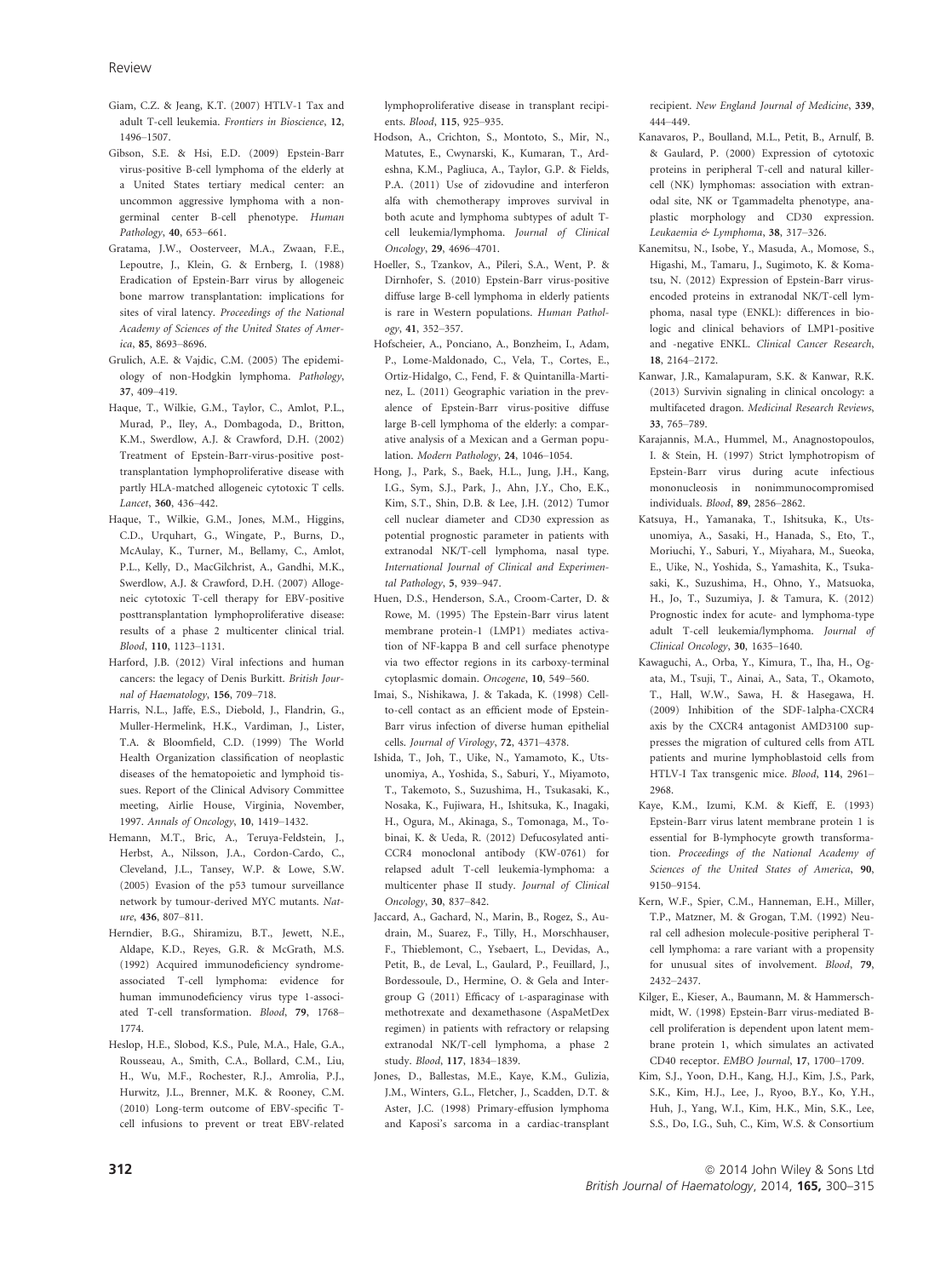for Improving Survival of Lymphoma i (2012a) Bortezomib in combination with CHOP as firstline treatment for patients with stage III/IV peripheral T-cell lymphomas: a multicentre, single-arm, phase 2 trial. European Journal of Cancer, 48, 3223–3231.

- Kim, Y., Leventaki, V., Bhaijee, F., Jackson, C.C., Medeiros, L.J. & Vega, F. (2012b) Extracavitary/ solid variant of primary effusion lymphoma. Annals of Diagnostic Pathology, 16, 441–446.
- Klepfish, A., Sarid, R., Shtalrid, M., Shvidel, L., Berrebi, A. & Schattner, A. (2001) Primary effusion lymphoma (PEL) in HIV-negative patients– a distinct clinical entity. Leukaemia & Lymphoma, 41, 439–443.
- Knecht, H., Berger, C., Rothenberger, S., Odermatt, B.F. & Brousset, P. (2001) The role of Epstein-Barr virus in neoplastic transformation. Oncology, 60, 289–302.
- Kochenderfer, J.N., Dudley, M.E., Carpenter, R.O., Kassim, S.H., Rose, J.J., Telford, W.G., Hakim, F.T., Halverson, D.C., Fowler, D.H., Hardy, N.M., Mato, A.R., Hickstein, D.D., Gea-Banacloche, J.C., Pavletic, S.Z., Sportes, C., Maric, I., Feldman, S.A., Hansen, B.G., Wilder, J.S., Blacklock-Schuver, B., Jena, B., Bishop, M.R., Gress, R.E. & Rosenberg, S.A. (2013) Donor-derived CD19-targeted T cells cause regression of malignancy persisting after allogeneic hematopoietic stem cell transplantation. Blood, 122, 4129–4139.
- Kwong, Y.L. (2011) The diagnosis and management of extranodal NK/T-cell lymphoma, nasaltype and aggressive NK-cell leukemia. Journal of Clinical and Experimental Hematopathology, 51, 21–28.
- Kwong, Y.L., Chan, A.C., Liang, R., Chiang, A.K., Chim, C.S., Chan, T.K., Todd, D. & Ho, F.C. (1997) CD56+ NK lymphomas: clinicopathological features and prognosis. British Journal of Haematology, 97, 821–829.
- Law, C.L., Sutherland, M., Miyamoto, J., Hayes, D., Duniho, S., Boursalian, T., Stone, I., Jonas, M., Smith, L. & Benjamin, D. (2011) Preclinical characterization of an auristatin-based anti-CD19 drug conjugate, SGN-19A. Cancer Research, 71, 625.
- Lee, J., Suh, C., Park, Y.H., Ko, Y.H., Bang, S.M., Lee, J.H., Lee, D.H., Huh, J., Oh, S.Y., Kwon, H.C., Kim, H.J., Lee, S.I., Kim, J.H., Park, J., Oh, S.J., Kim, K., Jung, C., Park, K. & Kim, W.S. (2006) Extranodal natural killer T-cell lymphoma, nasal-type: a prognostic model from a retrospective multicenter study. Journal of Clinical Oncology, 24, 612–618.
- Lee, J., Suh, C., Kang, H.J., Ryoo, B.Y., Huh, J., Ko, Y.H., Eom, H.S., Kim, K., Park, K. & Kim, W.S. (2008) Phase I study of proteasome inhibitor bortezomib plus CHOP in patients with advanced, aggressive T-cell or NK/T-cell lymphoma. Annals of Oncology, 19, 2079–2083.
- Leoncini, L., Raphael, M., Stein, H., Harris, N.L., Jaffe, E.S. & Kluin, P.M. (2008) Burkitt lymphoma. In: WHO Classification of Tumours of Hematopoietic and Lymphoid Tissues (eds. by S.H. Swerdlow, E. Campo, N.L. Harris, E.S.

Jaffe, S.A. Pileri, H. Stein, J. Thiele & J.W. Vardiman), pp. 262–264. IARC, Lyon, France.

- Leucci, E., Onnis, A., Cocco, M., De Falco, G., Imperatore, F., Giuseppina, A., Costanzo, V., Cerino, G., Mannucci, S., Cantisani, R., Nyagol, J., Mwanda, W., Iriso, R., Owang, M., Schurfeld, K., Bellan, C., Lazzi, S. & Leoncini, L. (2010) Bcell differentiation in EBV-positive Burkitt lymphoma is impaired at posttranscriptional level by miRNA-altered expression. International Journal of Cancer, 126, 1316–1326.
- Li, S., Feng, X., Li, T., Zhang, S., Zuo, Z., Lin, P., Konoplev, S., Bueso-Ramos, C.E., Vega, F., Medeiros, L.J. & Yin, C.C. (2013) Extranodal NK/T-cell lymphoma, nasal type: a report of 73 cases at MD Anderson Cancer Center. American Journal of Surgical Pathology, 37, 14–23.
- Lim, S.T., Karim, R., Nathwani, B.N., Tulpule, A., Espina, B. & Levine, A.M. (2005a) AIDS-related Burkitt's lymphoma versus diffuse large B-cell lymphoma in the pre-highly active antiretroviral therapy (HAART) and HAART eras: significant differences in survival with standard chemotherapy. Journal of Clinical Oncology, 23, 4430–4438.
- Lim, S.T., Rubin, N., Said, J. & Levine, A.M. (2005b) Primary effusion lymphoma: successful treatment with highly active antiretroviral therapy and rituximab. Annals of Hematology, 84, 551–552.
- Liu, X., Wang, B., Ma, X. & Guo, Y. (2009) NFkappaB activation through the alternative pathway correlates with chemoresistance and poor survival in extranodal NK/T-cell lymphoma, nasal type. Japanese Journal of Clinical Oncology, 39, 418–424.
- Lu, F., Day, L., Gao, S.J. & Lieberman, P.M. (2006) Acetylation of the latency-associated nuclear antigen regulates repression of Kaposi's sarcoma-associated herpesvirus lytic transcription. Journal of Virology, 80, 5273–5282.
- Marcos-Villar, L., Lopitz-Otsoa, F., Gallego, P., Munoz-Fontela, C., Gonzalez-Santamaria, J., Campagna, M., Shou-Jiang, G., Rodriguez, M.S. & Rivas, C. (2009) Kaposi's sarcoma-associated herpesvirus protein LANA2 disrupts PML oncogenic domains and inhibits PML-mediated transcriptional repression of the survivin gene. Journal of Virology, 83, 8849–8858.
- Marcus, R., Imrie, K., Belch, A., Cunningham, D., Flores, E., Catalano, J., Solal-Celigny, P., Offner, F., Walewski, J., Raposo, J., Jack, A. & Smith, P. (2005) CVP chemotherapy plus rituximab compared with CVP as first-line treatment for advanced follicular lymphoma. Blood, 105, 1417–1423.
- Marques, H., Catarino, R., Domingues, N., Barros, E., Portela, C., Almeida, M.I., Costa, S., Reis, R.M., Medeiros, R. & Longatto-Filho, A. (2012) Detection of the Epstein-Barr virus in blood and bone marrow mononuclear cells of patients with aggressive B-cell non-Hodgkin's lymphoma is not associated with prognosis. Oncology Letters, 4, 1285–1289.
- Matsuoka, M. & Jeang, K.T. (2011) Human T-cell leukemia virus type 1 (HTLV-1) and leukemic

transformation: viral infectivity, Tax, HBZ and therapy. Oncogene, 30, 1379–1389.

- Matta, H. & Chaudhary, P.M. (2004) Activation of alternative NF-kappa B pathway by human herpes virus 8-encoded Fas-associated death domain-like IL-1 beta-converting enzyme inhibitory protein (vFLIP). Proceedings of the National Academy of Sciences of the United States of America, 101, 9399–9404.
- Matta, H. & Chaudhary, P.M. (2005) The proteasome inhibitor bortezomib (PS-341) inhibits growth and induces apoptosis in primary effusion lymphoma cells. Cancer Biology & Therapy, 4, 77–82.
- Mbulaiteye, S.M., Biggar, R.J., Goedert, J.J. & Engels, E.A. (2002) Pleural and peritoneal lymphoma among people with AIDS in the United States. Journal of Acquired Immune Deficiency Syndromes, 29, 418–421.
- Montes-Moreno, S., Odqvist, L., Diaz-Perez, J.A., Lopez, A.B., de Villambrosia, S.G., Mazorra, F., Castillo, M.E., Lopez, M., Pajares, R., Garcia, J.F., Mollejo, M., Camacho, F.I., Ruiz-Marcellan, C., Adrados, M., Ortiz, N., Franco, R., Ortiz-Hidalgo, C., Suarez-Gauthier, A., Young, K.H. & Piris, M.A. (2012) EBV-positive diffuse large Bcell lymphoma of the elderly is an aggressive post-germinal center B-cell neoplasm characterized by prominent nuclear factor-kB activation. Modern Pathology, 25, 968–982.
- Morton, L.M., Wang, S.S., Cozen, W., Linet, M.S., Chatterjee, N., Davis, S., Severson, R.K., Colt, J.S., Vasef, M.A., Rothman, N., Blair, A., Bernstein, L., Cross, A.J., De Roos, A.J., Engels, E.A., Hein, D.W., Hill, D.A., Kelemen, L.E., Lim, U., Lynch, C.F., Schenk, M., Wacholder, S., Ward, M.H., Hoar Zahm, S., Chanock, S.J., Cerhan, J.R. & Hartge, P. (2008) Etiologic heterogeneity among non-Hodgkin lymphoma subtypes. Blood, 112, 5150–5160.
- Mosialos, G., Birkenbach, M., Yalamanchili, R., VanArsdale, T., Ware, C. & Kieff, E. (1995) The Epstein-Barr virus transforming protein LMP1 engages signaling proteins for the tumor necrosis factor receptor family. Cell, 80, 389–399.
- Munoz, E. & Israel, A. (1995) Activation of NFkappa B by the Tax protein of HTLV-1. Immunobiology, 193, 128–136.
- Nagasawa, T., Nakajima, T., Tachibana, K., Iizasa, H., Bleul, C.C., Yoshie, O., Matsushima, K., Yoshida, N., Springer, T.A. & Kishimoto, T. (1996) Molecular cloning and characterization of a murine pre-B-cell growth-stimulating factor/stromal cell-derived factor 1 receptor, a murine homolog of the human immunodeficiency virus 1 entry coreceptor fusin. Proceedings of the National Academy of Sciences of the United States of America, 93, 14726–14729.
- Nakamura, S., Jaffe, E.S. & Swerdlow, S.H. (2008) EBV positive diffuse large B-cell lymphoma of the elderly. In: WHO Classification of Tumours of Hematopoietic and Lymphoid Tissues (eds. by S.H. Swerdlow, E. Campo, N.L. Harris, E.S. Jaffe, S.A. Pileri, H. Stein, J. Thiele & J.W. Vardiman), pp. 243–244. IARC, Lyon, France.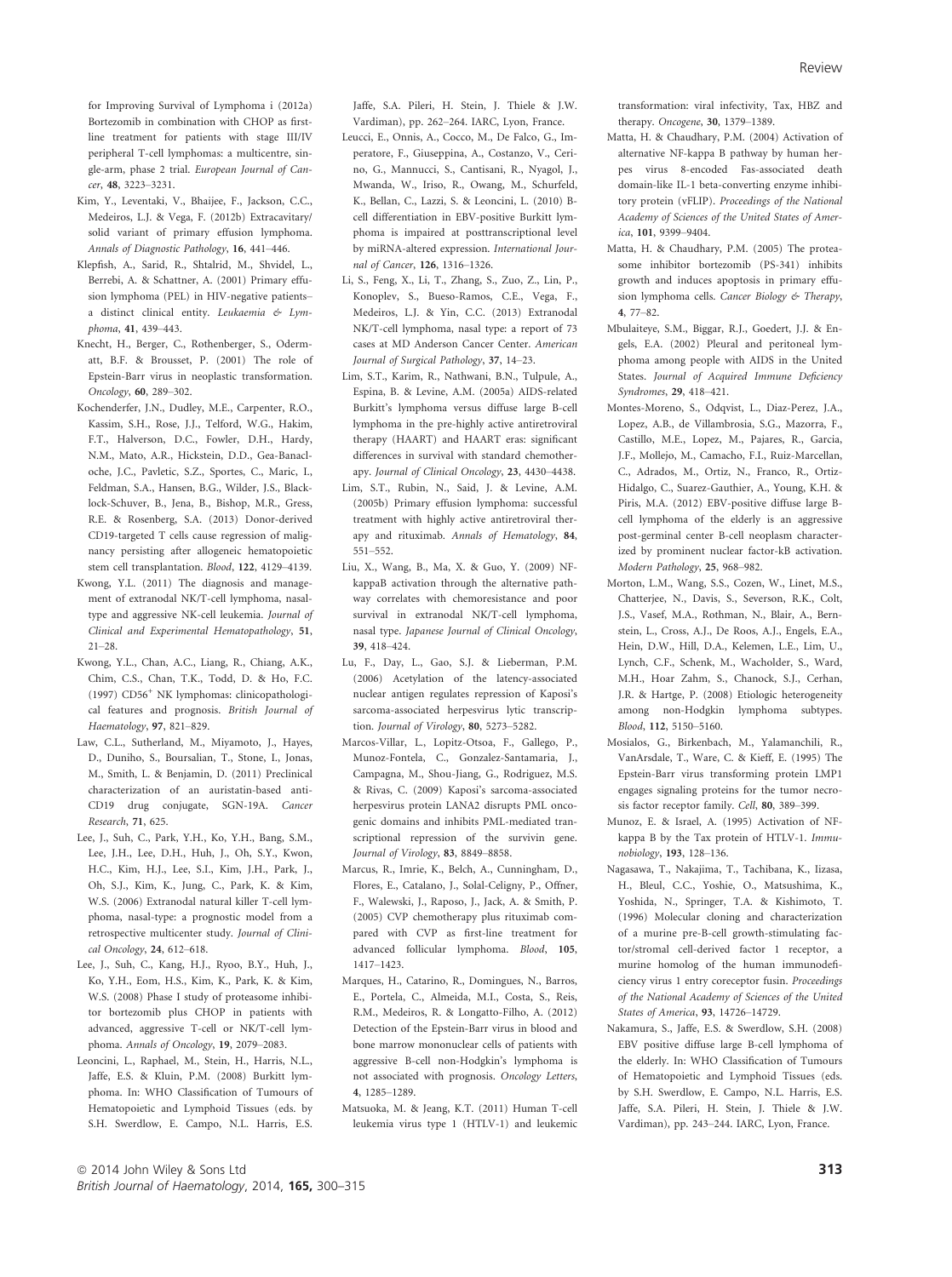- Nakano, K. & Watanabe, T. (2012) HTLV-1 Rex: the courier of viral messages making use of the host vehicle. Frontiers in Microbiology, 3, 330.
- Nemerow, G.R., Wolfert, R., McNaughton, M.E. & Cooper, N.R. (1985) Identification and characterization of the Epstein-Barr virus receptor on human B lymphocytes and its relationship to the C3d complement receptor (CR2). Journal of Virology, 55, 347–351.
- Niedermeier, A., Talanin, N., Chung, E.J., Sells, R.E., Borris, D.L., Orenstein, J.M., Trepel, J.B. & Blauvelt, A. (2006) Histone deacetylase inhibitors induce apoptosis with minimal viral reactivation in cells infected with Kaposi's sarcomaassociated herpesvirus. The Journal of Investigative Dermatology, 126, 2516–2524.
- Ohshima, K., Jaffee, E. & Kikuchi, M. (2008) Adult T-cell leukaemia/lymphoma. In: WHO Classification of Tumours of Haematopoietic and Lymphoid Tissues (eds. by S.H. Swerdlow, E. Campo, N.L. Harris, E.S. Jaffe, S.A. Jaffe, H. Stein, J. Thiele & J.W. Vardiman), pp. 116–145. IARC, Lyon, France.
- Ok, C.Y., Papathomas, T.G., Medeiros, L.J. & Young, K.H. (2013) EBV-positive diffuse large B-cell lymphoma of the elderly. Blood, 122, 328– 340.
- Oyama, T., Yamamoto, K., Asano, N., Oshiro, A., Suzuki, R., Kagami, Y., Morishima, Y., Takeuchi, K., Izumo, T., Mori, S., Ohshima, K., Suzumiya, J., Nakamura, N., Abe, M., Ichimura, K., Sato, Y., Yoshino, T., Naoe, T., Shimoyama, Y., Kamiya, Y., Kinoshita, T. & Nakamura, S. (2007) Age-related EBV-associated B-cell lymphoproliferative disorders constitute a distinct clinicopathologic group: a study of 96 patients. Clinical Cancer Research, 13, 5124–5132.
- Park, S., Lee, J., Ko, Y.H., Han, A., Jun, H.J., Lee, S.C., Hwang, I.G., Park, Y.H., Ahn, J.S., Jung, C.W., Kim, K., Ahn, Y.C., Kang, W.K., Park, K. & Kim, W.S. (2007) The impact of Epstein-Barr virus status on clinical outcome in diffuse large B-cell lymphoma. Blood, 110, 972–978.
- Perez, C.L. & Rudoy, S. (2001) Anti-CD20 monoclonal antibody treatment of human herpesvirus 8-associated, body cavity-based lymphoma with an unusual phenotype in a human immunodeficiency virus-negative patient. Clinical and Diagnostic Laboratory Immunology, 8, 993–996.
- Perrine, S.P., Hermine, O., Small, T., Suarez, F., O'Reilly, R., Boulad, F., Fingeroth, J., Askin, M., Levy, A., Mentzer, S.J., Di Nicola, M., Gianni, A.M., Klein, C., Horwitz, S. & Faller, D.V. (2007) A phase 1/2 trial of arginine butyrate and ganciclovir in patients with Epstein-Barr virus-associated lymphoid malignancies. Blood, 109, 2571–2578.
- Pfreundschuh, M., Kuhnt, E., Trumper, L., Osterborg, A., Trneny, M., Shepherd, L., Gill, D.S., Walewski, J., Pettengell, R., Jaeger, U., Zinzani, P.L., Shpilberg, O., Kvaloy, S., de Nully Brown, P., Stahel, R., Milpied, N., Lopez-Guillermo, A., Poeschel, V., Grass, S., Loeffler, M., Murawski, N. & MabThera International Trial G (2011) CHOP-like chemotherapy with or without ritux-

imab in young patients with good-prognosis diffuse large-B-cell lymphoma: 6-year results of an open-label randomised study of the MabThera International Trial (MInT) Group. The Lancet Oncology, 12, 1013–1022.

- Poiesz, B.J., Ruscetti, F.W., Reitz, M.S., Kalyanaraman, V.S. & Gallo, R.C. (1981) Isolation of a new type C retrovirus (HTLV) in primary uncultured cells of a patient with Sezary T-cell leukaemia. Nature, 294, 268–271.
- Pongpruttipan, T., Kummalue, T., Bedavanija, A., Khuhapinant, A., Ohshima, K., Arakawa, F., Niino, D. & Sukpanichnant, S. (2011) Aberrant antigenic expression in extranodal NK/T-cell lymphoma: a multi-parameter study from Thailand. Diagnostic Pathology, 6, 79.
- Porter, D.L., Levine, B.L., Kalos, M., Bagg, A. & June, C.H. (2011) Chimeric antigen receptormodified T cells in chronic lymphoid leukemia. New England Journal of Medicine, 365, 725–733.
- Punj, V., Matta, H. & Chaudhary, P.M. (2012) A computational profiling of changes in gene expression and transcription factors induced by vFLIP K13 in primary effusion lymphoma. PLoS ONE, 7, e37498.
- Raff, T., Gokbuget, N., Luschen, S., Reutzel, R., Ritgen, M., Irmer, S., Bottcher, S., Horst, H.A., Kneba, M., Hoelzer, D., Bruggemann, M. & Group GS (2007) Molecular relapse in adult standard-risk ALL patients detected by prospective MRD monitoring during and after maintenance treatment: data from the GMALL 06/99 and 07/03 trials. Blood, 109, 910–915.
- Roncador, G., Garcia, J.F., Garcia, J.F., Maestre, L., Lucas, E., Menarguez, J., Ohshima, K., Nakamura, S., Banham, A.H. & Piris, M.A. (2005) FOXP3, a selective marker for a subset of adult T-cell leukaemia/lymphoma. Leukemia, 19, 2247–2253.
- Said, J. & Cesarman, E. (2008) Primary effusion lymphoma. In: WHO Classification of Tumours of Hematopoietic and Lymphoid Tissues (eds. by S.H. Swerdlow, E. Campo, N.L. Harris, E.S. Jaffe, S.A. Pileri, H. Stein, J. Thiele & J.W. Vardiman), pp. 260–261. IARC, Lyon, France.
- Savoldo, B., Goss, J.A., Hammer, M.M., Zhang, L., Lopez, T., Gee, A.P., Lin, Y.F., Quiros-Tejeira, R.E., Reinke, P., Schubert, S., Gottschalk, S., Finegold, M.J., Brenner, M.K., Rooney, C.M. & Heslop, H.E. (2006) Treatment of solid organ transplant recipients with autologous Epstein Barr virus-specific cytotoxic T lymphocytes (CTLs). Blood, 108, 2942–2949.
- Shen, L., Au, W.Y., Guo, T., Wong, K.Y., Wong, M.L., Tsuchiyama, J., Yuen, P.W., Kwong, Y.L., Liang, R.H. & Srivastava, G. (2007) Proteasome inhibitor bortezomib-induced apoptosis in natural killer (NK)-cell leukemia and lymphoma: an in vitro and in vivo preclinical evaluation. Blood, 110, 469–470.
- Shiramizu, B., Herndier, B.G. & McGrath, M.S. (1994) Identification of a common clonal human immunodeficiency virus integration site in human immunodeficiency virus-associated lymphomas. Cancer Research, 54, 2069–2072.
- Siddiqi, T. & Joyce, R.M. (2008) A case of HIVnegative primary effusion lymphoma treated with bortezomib, pegylated liposomal doxorubicin, and rituximab. Clinical Lymphoma & Myeloma, 8, 300–304.
- Simonelli, C., Spina, M., Cinelli, R., Talamini, R., Tedeschi, R., Gloghini, A., Vaccher, E., Carbone, A. & Tirelli, U. (2003) Clinical features and outcome of primary effusion lymphoma in HIVinfected patients: a single-institution study. Journal of Clinical Oncology, 21, 3948–3954.
- Sixbey, J.W., Nedrud, J.G., Raab-Traub, N., Hanes, R.A. & Pagano, J.S. (1984) Epstein-Barr virus replication in oropharyngeal epithelial cells. New England Journal of Medicine, 310, 1225–1230.
- Suzumiya, J., Ohshima, K., Tamura, K., Karube, K., Uike, N., Tobinai, K., Gascoyne, R.D., Vose, J.M., Armitage, J.O., Weisenburger, D.D. & International Peripheral TCLP (2009) The International Prognostic Index predicts outcome in aggressive adult T-cell leukemia/lymphoma: analysis of 126 patients from the International Peripheral T-Cell Lymphoma Project. Annals of Oncology, 20, 715–721.
- Swanton, C., Mann, D.J., Fleckenstein, B., Neipel, F., Peters, G. & Jones, N. (1997) Herpes viral cyclin/Cdk6 complexes evade inhibition by CDK inhibitor proteins. Nature, 390, 184–187.
- Swerdlow, S.H., Webber, S.A., Chadburn, A. & Ferry, J.A. (2008) Post-transplant lymphoproliferative disorders. In: WHO Classification of Tumours of Hematopoietic and Lymphoid Tissues (eds. by S.H. Swerdlow, E. Campo, N.L. Harris, E.S. Jaffe, S.A. Pileri, H. Stein, J. Thiele & J.W. Vardiman), pp. 343–349. IARC, Lyon, France.
- Takahashi, E., Ohshima, K., Kimura, H., Hara, K., Suzuki, R., Kawa, K., Eimoto, T., Nakamura, S. & Group NK-cTS (2011) Clinicopathological analysis of the age-related differences in patients with Epstein-Barr virus (EBV)-associated extranasal natural killer (NK)/T-cell lymphoma with reference to the relationship with aggressive NK cell leukaemia and chronic active EBV infectionassociated lymphoproliferative disorders. Histopathology, 59, 660–671.
- Takao, T., Kobayashi, Y., Kuroda, J., Omoto, A., Nishimura, T., Kamitsuji, Y., Fukiya, E., Nakamura, C., Kimura, S. & Yoshikawa, T. (2004) Rituximab is effective for human herpesvirus-8 negative primary effusion lymphoma with CD20 phenotype associated hepatitis C virus-related liver cirrhosis. American Journal of Hematology, 77, 419–420.
- Thompson, M.P. & Kurzrock, R. (2004) Epstein-Barr virus and cancer. Clinical Cancer Research, 10, 803–821.
- Topp, M.S., Gokbuget, N., Zugmaier, G., Degenhard, E., Goebeler, M.E., Klinger, M., Neumann, S.A., Horst, H.A., Raff, T., Viardot, A., Stelljes, M., Schaich, M., Kohne-Volland, R., Bruggemann, M., Ottmann, O.G., Burmeister, T., Baeuerle, P.A., Nagorsen, D., Schmidt, M., Einsele, H., Riethmuller, G., Kneba, M., Hoelzer, D.,